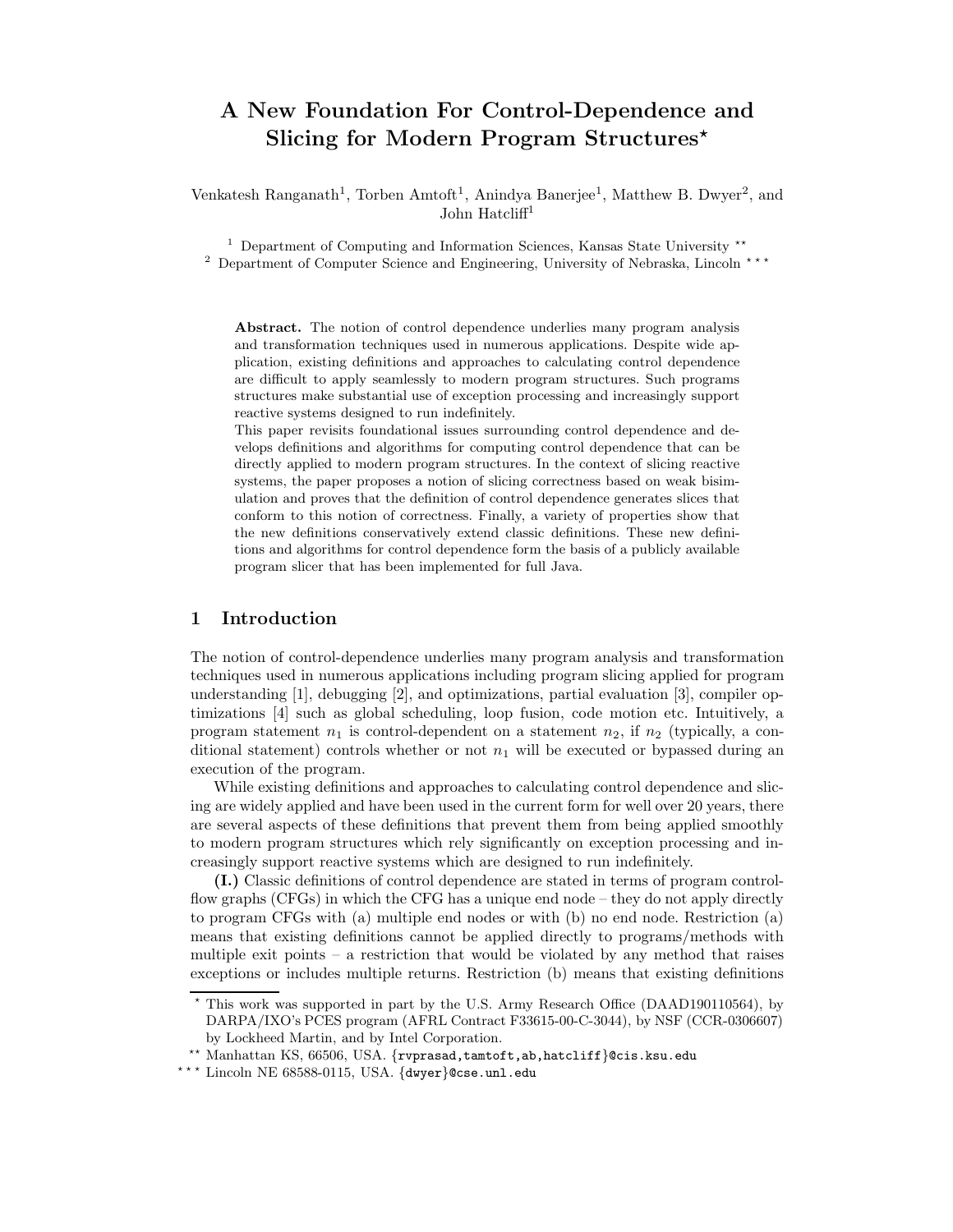| <b>Report Documentation Page</b>                                                                                                                                                                                                                                                                                                                                                                                                                                                                                                                                                                                                                                                                                                                                                                                                                                   |                             |                              |                 | Form Approved<br>OMB No. 0704-0188                  |                           |
|--------------------------------------------------------------------------------------------------------------------------------------------------------------------------------------------------------------------------------------------------------------------------------------------------------------------------------------------------------------------------------------------------------------------------------------------------------------------------------------------------------------------------------------------------------------------------------------------------------------------------------------------------------------------------------------------------------------------------------------------------------------------------------------------------------------------------------------------------------------------|-----------------------------|------------------------------|-----------------|-----------------------------------------------------|---------------------------|
| Public reporting burden for the collection of information is estimated to average 1 hour per response, including the time for reviewing instructions, searching existing data sources, gathering and<br>maintaining the data needed, and completing and reviewing the collection of information. Send comments regarding this burden estimate or any other aspect of this collection of information,<br>including suggestions for reducing this burden, to Washington Headquarters Services, Directorate for Information Operations and Reports, 1215 Jefferson Davis Highway, Suite 1204, Arlington<br>VA 22202-4302. Respondents should be aware that notwithstanding any other provision of law, no person shall be subject to a penalty for failing to comply with a collection of information if it<br>does not display a currently valid OMB control number. |                             |                              |                 |                                                     |                           |
| <b>1. REPORT DATE</b><br>2005                                                                                                                                                                                                                                                                                                                                                                                                                                                                                                                                                                                                                                                                                                                                                                                                                                      | 2. REPORT TYPE              |                              |                 | <b>3. DATES COVERED</b><br>00-00-2005 to 00-00-2005 |                           |
| <b>4. TITLE AND SUBTITLE</b>                                                                                                                                                                                                                                                                                                                                                                                                                                                                                                                                                                                                                                                                                                                                                                                                                                       |                             |                              |                 | 5a. CONTRACT NUMBER                                 |                           |
| A New Foundation for Control-Dependence and Slicing for Modern<br><b>Program Structures</b>                                                                                                                                                                                                                                                                                                                                                                                                                                                                                                                                                                                                                                                                                                                                                                        |                             |                              |                 | <b>5b. GRANT NUMBER</b>                             |                           |
|                                                                                                                                                                                                                                                                                                                                                                                                                                                                                                                                                                                                                                                                                                                                                                                                                                                                    |                             |                              |                 | 5c. PROGRAM ELEMENT NUMBER                          |                           |
| 6. AUTHOR(S)                                                                                                                                                                                                                                                                                                                                                                                                                                                                                                                                                                                                                                                                                                                                                                                                                                                       |                             |                              |                 | <b>5d. PROJECT NUMBER</b>                           |                           |
|                                                                                                                                                                                                                                                                                                                                                                                                                                                                                                                                                                                                                                                                                                                                                                                                                                                                    |                             |                              |                 | <b>5e. TASK NUMBER</b>                              |                           |
|                                                                                                                                                                                                                                                                                                                                                                                                                                                                                                                                                                                                                                                                                                                                                                                                                                                                    |                             |                              |                 | <b>5f. WORK UNIT NUMBER</b>                         |                           |
| 7. PERFORMING ORGANIZATION NAME(S) AND ADDRESS(ES)<br>Kansas State University, Department of Computing and Information<br>Sciences, 234 Nichols Hall, Manhattan, KS, 66506                                                                                                                                                                                                                                                                                                                                                                                                                                                                                                                                                                                                                                                                                         |                             |                              |                 | 8. PERFORMING ORGANIZATION<br><b>REPORT NUMBER</b>  |                           |
| 9. SPONSORING/MONITORING AGENCY NAME(S) AND ADDRESS(ES)                                                                                                                                                                                                                                                                                                                                                                                                                                                                                                                                                                                                                                                                                                                                                                                                            |                             |                              |                 | 10. SPONSOR/MONITOR'S ACRONYM(S)                    |                           |
|                                                                                                                                                                                                                                                                                                                                                                                                                                                                                                                                                                                                                                                                                                                                                                                                                                                                    |                             |                              |                 | 11. SPONSOR/MONITOR'S REPORT<br>NUMBER(S)           |                           |
| 12. DISTRIBUTION/AVAILABILITY STATEMENT<br>Approved for public release; distribution unlimited                                                                                                                                                                                                                                                                                                                                                                                                                                                                                                                                                                                                                                                                                                                                                                     |                             |                              |                 |                                                     |                           |
| <b>13. SUPPLEMENTARY NOTES</b>                                                                                                                                                                                                                                                                                                                                                                                                                                                                                                                                                                                                                                                                                                                                                                                                                                     |                             |                              |                 |                                                     |                           |
| 14. ABSTRACT<br>see report                                                                                                                                                                                                                                                                                                                                                                                                                                                                                                                                                                                                                                                                                                                                                                                                                                         |                             |                              |                 |                                                     |                           |
| <b>15. SUBJECT TERMS</b>                                                                                                                                                                                                                                                                                                                                                                                                                                                                                                                                                                                                                                                                                                                                                                                                                                           |                             |                              |                 |                                                     |                           |
| 16. SECURITY CLASSIFICATION OF:                                                                                                                                                                                                                                                                                                                                                                                                                                                                                                                                                                                                                                                                                                                                                                                                                                    | 17. LIMITATION OF           | 18. NUMBER                   | 19a. NAME OF    |                                                     |                           |
| a. REPORT<br>unclassified                                                                                                                                                                                                                                                                                                                                                                                                                                                                                                                                                                                                                                                                                                                                                                                                                                          | b. ABSTRACT<br>unclassified | c. THIS PAGE<br>unclassified | <b>ABSTRACT</b> | OF PAGES<br>18                                      | <b>RESPONSIBLE PERSON</b> |

**Standard Form 298 (Rev. 8-98)**<br>Prescribed by ANSI Std Z39-18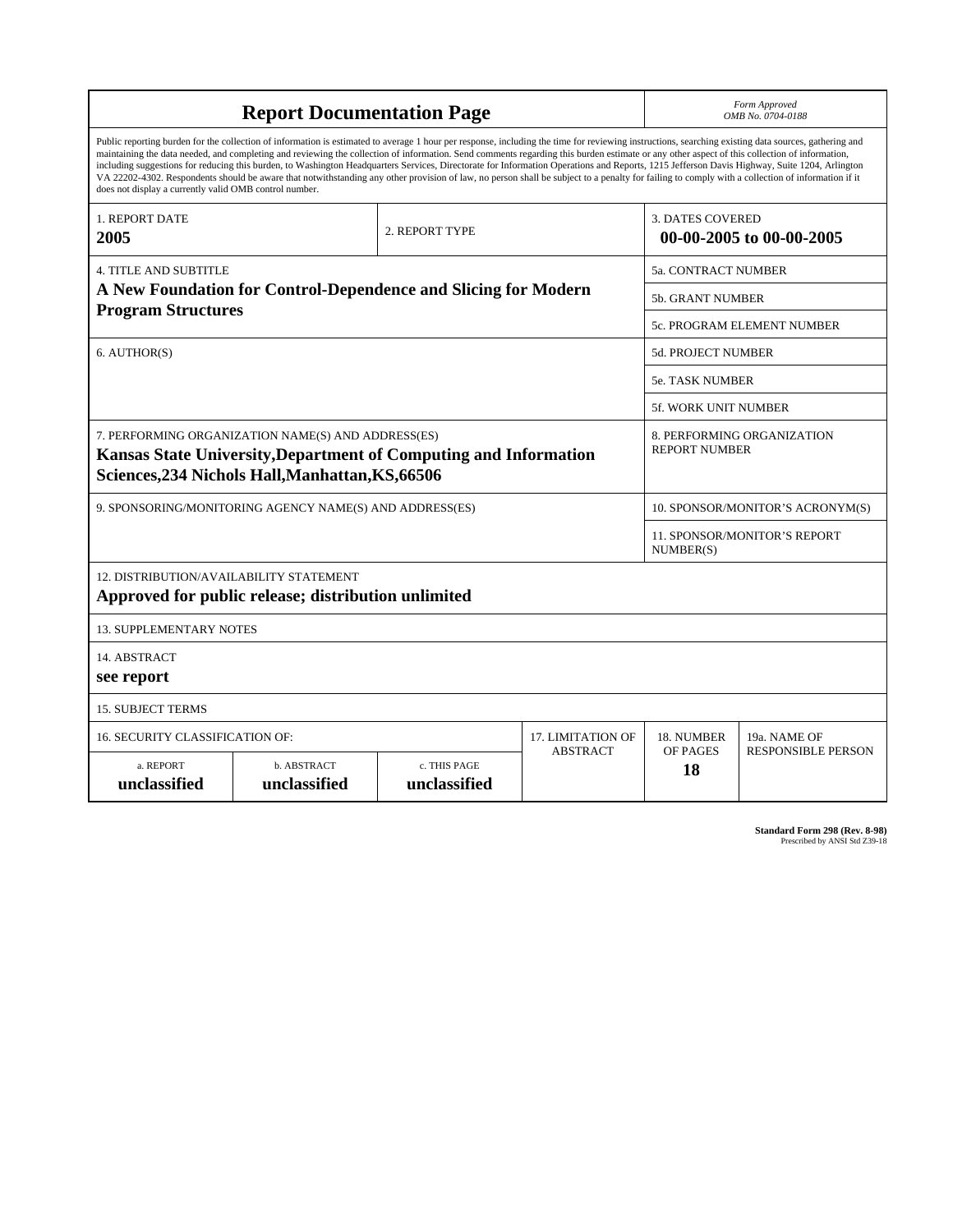cannot be applied directly to reactive programs or system models with control loops that are designed to run indefinitely.

Restriction (a) is usually addressed by performing a pre-processing step that transforms a CFG with multiple end nodes into a CFG with a single end node by adding a new designated end node to the CFG and inserting arcs from all original exit states to the new end node  $[5, 1]$  Restriction (b) can also be addressed in a similar fashion by, e.g., selecting a single node within the CFG to represent the end node. This case is more problematic than the pre-processing for Restriction (a) because the criteria for selecting end nodes that lead to the desired control dependence relation between program nodes is often unclear. This is particularly true in threads such as event-handlers which have no explicit shut-down methods, but are "shut down" by killing the thread (thus, there is nothing in the thread's control flow to indicate an exit point).

(II.) Existing definitions of slicing correctness either apply to programs with terminating execution traces, or they often fail to state whether or not the slicing transformation preserves the termination behavior of the program being sliced. Thus these definitions cannot be applied to reactive programs that are designed to execute indefinitely. Such programs are used in numerous modern applications such as event-processing modules in GUI systems, web services, distributed real time systems with autonomous components, e.g. data sensors, etc.

Despite the difficulties, it appears that researchers and practitioners do continue to apply slicing transformations to programs that fail to satisfy the restrictions above. However, in reality the pre-processing transformations related to issue (I) introduce extra overhead into the entire transformation pipeline, clutter up program transformation and visualization facilities, necessitate the use/maintenance of mappings from the transformed CFGs back to the original CFGs, and introduce extraneous structure with ad-hoc justifications that all down-stream tools/transformations must interpret and build on in a consistent manner. Moreover, regarding issue (II) it will be infeasible to continue to ignore issues of termination as slicing is increasingly applied in high-assurance applications such as reducing models for verification [6] and for reasoning about security issues where it is crucial that liveness/non-termination properties be preserved.

Working on a larger project on slicing concurrent Java programs, we have found it necessary to revisit basic issues surrounding control dependence and have sought to develop definitions that can be directly applied to modern program structures such as those found in reactive systems. In this paper, we propose and justify the usefulness and correctness of simple definitions of control dependence that overcome the problematic aspects of the classic definitions described above. The specific contributions of this paper are as follows.

- We propose new definitions of control dependence that are simple to state and easy to calculate and that work directly on control-flow graphs that may have no end nodes or non-unique end nodes, thus avoiding troublesome pre-processing CFG transformations (Section 4).
- We prove that these definitions applied to reducible CFGs yield slices that are correct according to generalized notions of slicing correctness based on a form of weakbisimulation that is appropriate for programs with infinite execution traces (Section 5.1).
- We clarify the relationship between our new definitions and classic definitions by showing that our new definitions represent a form of "conservative extension" of classic definitions: when our new definitions are applied to CFGs that conform to the restriction of a single end node, our definitions correspond to classic definitions – they do not introduce any additional dependences nor do they omit any dependences. (Section 5.1).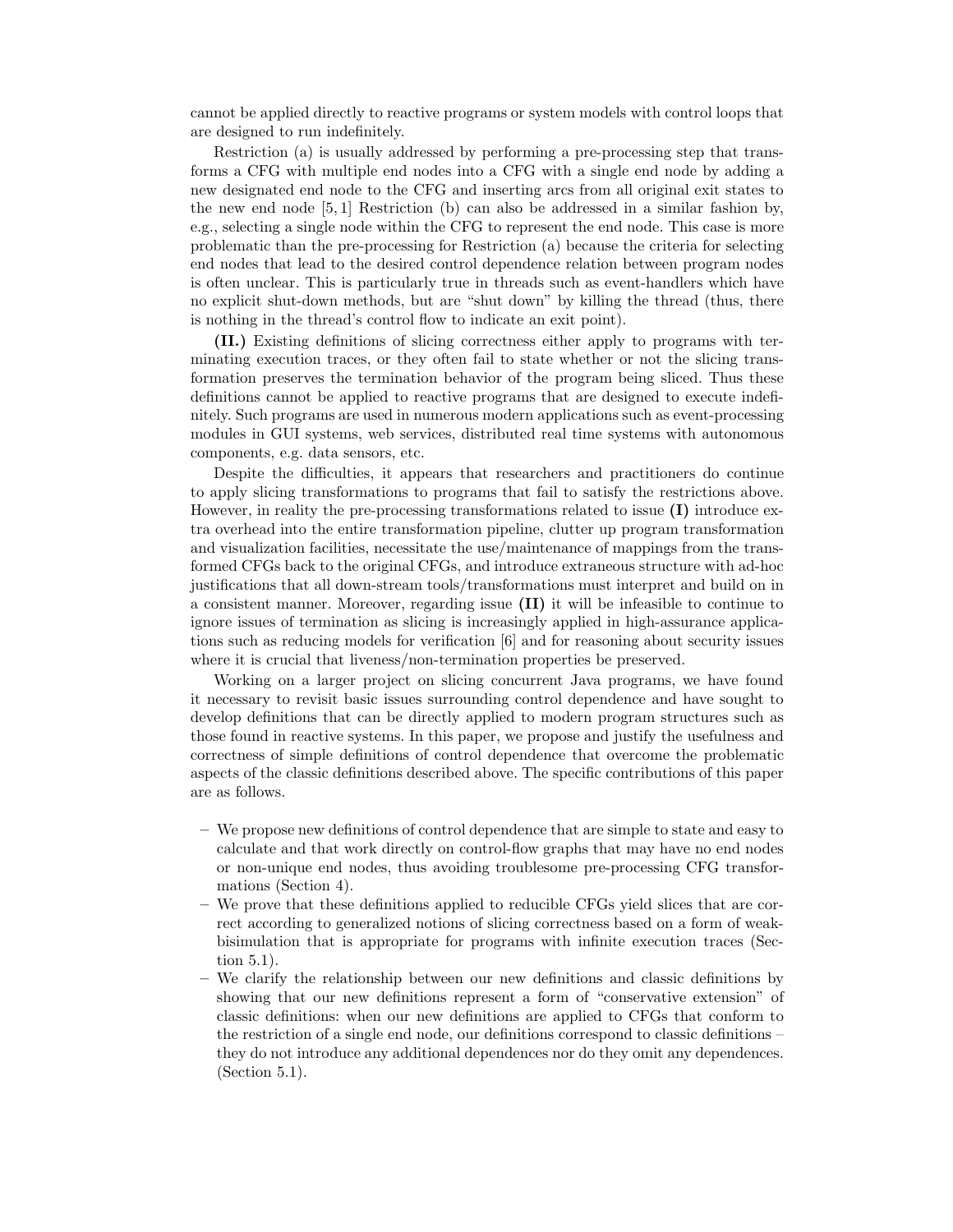– We discuss the intuitions behind algorithms for computing control dependence (according to the new definitions) to justify that control dependence is computable in polynomial time (Section 6).

Expanded discussions, definitions and full proofs appear in the companion technical report [7] which can be found on the project web site [8].

The proposed notions of control dependence described in this paper have been implemented in Indus-Kaveri [8] – our publicly available open-source Eclipse-based Java slicer that works on full Java 1.4 and has been applied to code bases of up to 10,000 lines of Java application code (< 80K bytecodes) excluding library code. Besides its application as a stand-alone program visualization, debugging, and code transformation tool, our slicer is being used in the next generation of our Bandera tool set for model-checking concurrent Java systems.

# 2 Basic Definitions

#### 2.1 Control Flow Graphs

When dealing with foundational issues of control dependence, researchers often cast their work in terms of a simple imperative language phrased in terms of control flow graphs. We follow that practice here and base our presentation on a definition of control-flow graph adapted from Ball and Horwitz [9].

#### Definition 1 (Control Flow Graphs).

A control-flow graph  $G = (N, E, n_0)$  is a labeled directed graph in which

- $-$  N is a set of nodes that represent commands in program,
- the set of N is partitioned into two subsets  $N^S$ ,  $N^P$ , where  $N^S$  are statement nodes with each  $n_s \in N^S$  having at most one successor, where  $N^P$  are predicate nodes with each  $n_p \in N^P$  having two successors, and  $N^E \subseteq N^S$  contains all nodes of  $N^S$  that have no successors, i.e.,  $N^{E}$  contains all end nodes of G,
- $E$  is a set of labeled edges that represent the control flow between graph nodes where each  $n_p \in N^P$  has two outgoing edges labeled  $\top$  and  $\vdash$  respectively, and each  $n_s \in$  $(N^{S}-N^{E})$  has an outgoing edge labeled A (representing Always taken),
- the start node  $n_0$  has no incoming edges and all nodes in N are reachable from  $n_0$ .

We will display the labels on CFG edges only when necessary for the current exposition.

As stated earlier, existing presentations of slicing require that each CFG G satisfies the unique end node property: there is exactly one element in  $N^E = \{n_e\}$  and  $n_e$  is reachable from all other nodes of G. The definition above *does not* require this property of CFGs, but we will sometimes consider CFGs with the unique end node property in our comparisons to previous work.

To relate a CFG with the program that it represents, we use the function code to map a CFG node  $n$  to the code for the program statement that corresponds to that node. Specifically, for  $n_s \in N^S$ ,  $code(n_s)$  yields the code for an assignment statement, and for  $n_p \in N^p$ ,  $code(n_p)$  the code for the test of a conditional statement (the labels on the edges for  $n_p$  allow one to determine the nodes for the true and false branches of the conditional). The function def maps each node to the set of variables defined (*i.e.*, assigned to) at that node (always a singleton or empty set), and ref maps each node to the set of variables referenced at that node.

A CFG path  $\pi$  from  $n_i$  to  $n_k$  is a sequence of nodes  $n_i, n_{i+1}, \ldots, n_k$  such for every consecutive pair of nodes  $(n_i, n_{i+1})$  in the path there is an edge from  $n_i$  to  $n_{i+1}$ . A path between nodes  $n_i$  and  $n_k$  can also be denoted as  $[n_i..n_k]$ . When the meaning is clear from the context, we will use  $\pi$  to denote the set of nodes contained in  $\pi$  and we write  $n \in \pi$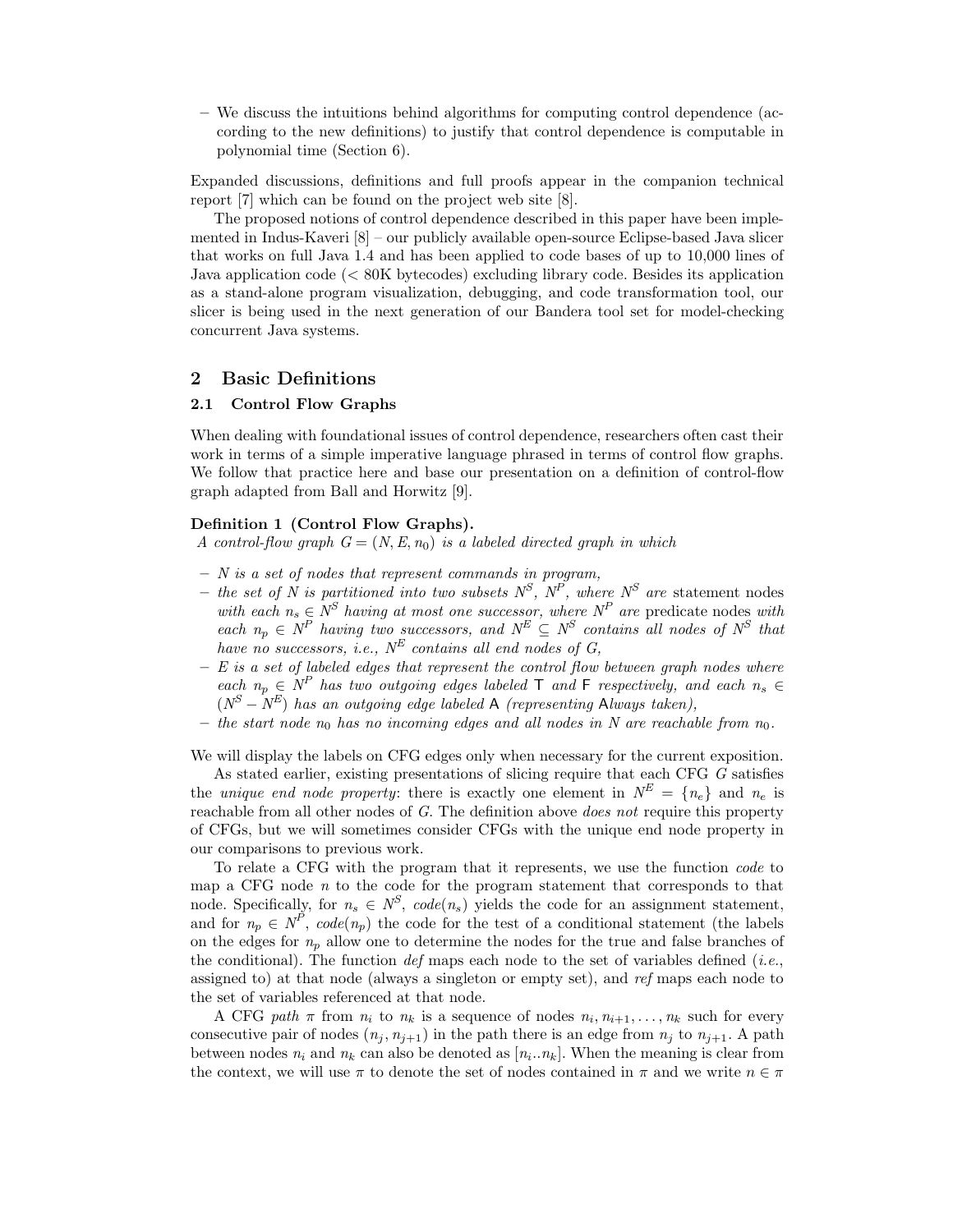when n occurs in the sequence  $\pi$ . Path  $\pi$  is non-trivial if it contains at least two nodes. A path is maximal if it is infinite or if it terminates in an end node.

The following definitions describe relationships between graph nodes and the distinguished start and end nodes [10]. Node *n* dominates node m in G (written  $dom(n, m)$ ) if every path from the start node s to m passes through n (note that this makes the dominates relation reflexive). Node *n* post-dominates node m in G (written post-dom $(n, m)$ ) if every path from node m to the end node e passes through n. Node n strictly postdominates node m in G if post-dom(n, m) and  $n \neq m$ . Node n is the *immediate postdominator* of node m if  $n \neq m$  and n is the first post-dominator on every path from m to the end node e. Node n strongly post-dominates node m in G if n post-dominates m and there is an integer  $k \geq 1$  such that every path from node m of length  $\geq k$  passes through  $n$  [1]. The difference between strong post-domination and the simple definition of post-domination above is that even though node n occurs on every path from  $m$  to e (and thus n post-dominates m), it may be the case that there is a loop in the CFG between m and n that admits an infinite path beginning at m that never encounters n. Strong post-domination rules out the possibility of such loops between  $m$  and  $n -$  thus, it is sensitive to the possibility of non-termination along paths from  $m$  to  $n$ . Note that domination relations are well-defined but post-domination relationships are not well-defined for graphs that do not have the unique end node property.

A CFG G is reducible if E can be partitioned into disjoint sets  $E_f$  (the forward edge set) and  $E_b$  (the back edge set) such that  $(N, E_f)$  forms a DAG in which each node can be reached from the entry node  $n_0$  and for all edges  $e \in E_b$ , the target of e dominates the source of e. All "well-structured" programs give rise to reducible control-flow graphs, including Java programs. Our definitions and most of our correctness results apply to irreducible CFGs as well, but our bi-simulation-based correctness of slicing result only holds for reducible graphs since bi-simulation requires ordering properties that can only be guaranteed on reducible graphs.

#### 2.2 Program Execution

The execution semantics of program CFGs is phrased in terms of transitions on program states  $(n, \sigma)$  where n is a CFG node and  $\sigma$  is a store mapping the corresponding program's variables to values. A series of transitions gives an execution trace through p's statementlevel control flow graph. It is important to note that when execution is in state  $(n_i, \sigma_i)$ , the code at node  $n_i$  has not yet been executed. Intuitively, the code at  $n_i$  is executed on the transition from  $(n_i, \sigma_i)$  to successor state  $(n_{i+1}, \sigma_{i+1})$ . Execution begins at the state node  $n_0$ , and the execution of each node possibly updates the store and transfers control to an appropriate successor node. Execution of a node  $n_e \in N^E$  produces a final state (halt,  $\sigma$ ) where the control point is indicated by a special label halt – this indicates a normal termination of program execution. The presentation of slicing in the next section involves arbitrary finite and infinite non-empty sequences of states written  $\Pi = s_1, s_2, \ldots$  For a set of variables V, we write  $\sigma_1 =_V \sigma_2$  when for all  $x \in V$ ,  $\sigma_1(x) = \sigma_2(x)$ .

#### 2.3 Notions of Dependence and Slicing

A *program slice* consists of the parts of a program  $p$  that (potentially) affect the variable values that are referenced at some program points of interest [11]. Traditionally, the program "points of interest" are called the slicing criterion. A slicing criterion C for a program p is a non-empty set of nodes  $\{n_1, \ldots, n_k\}$  where each  $n_i$  is a node in p's CFG.

The definitions below recall the two basic notions of dependence that appear in slicing of sequential programs: data dependence and control dependence [11].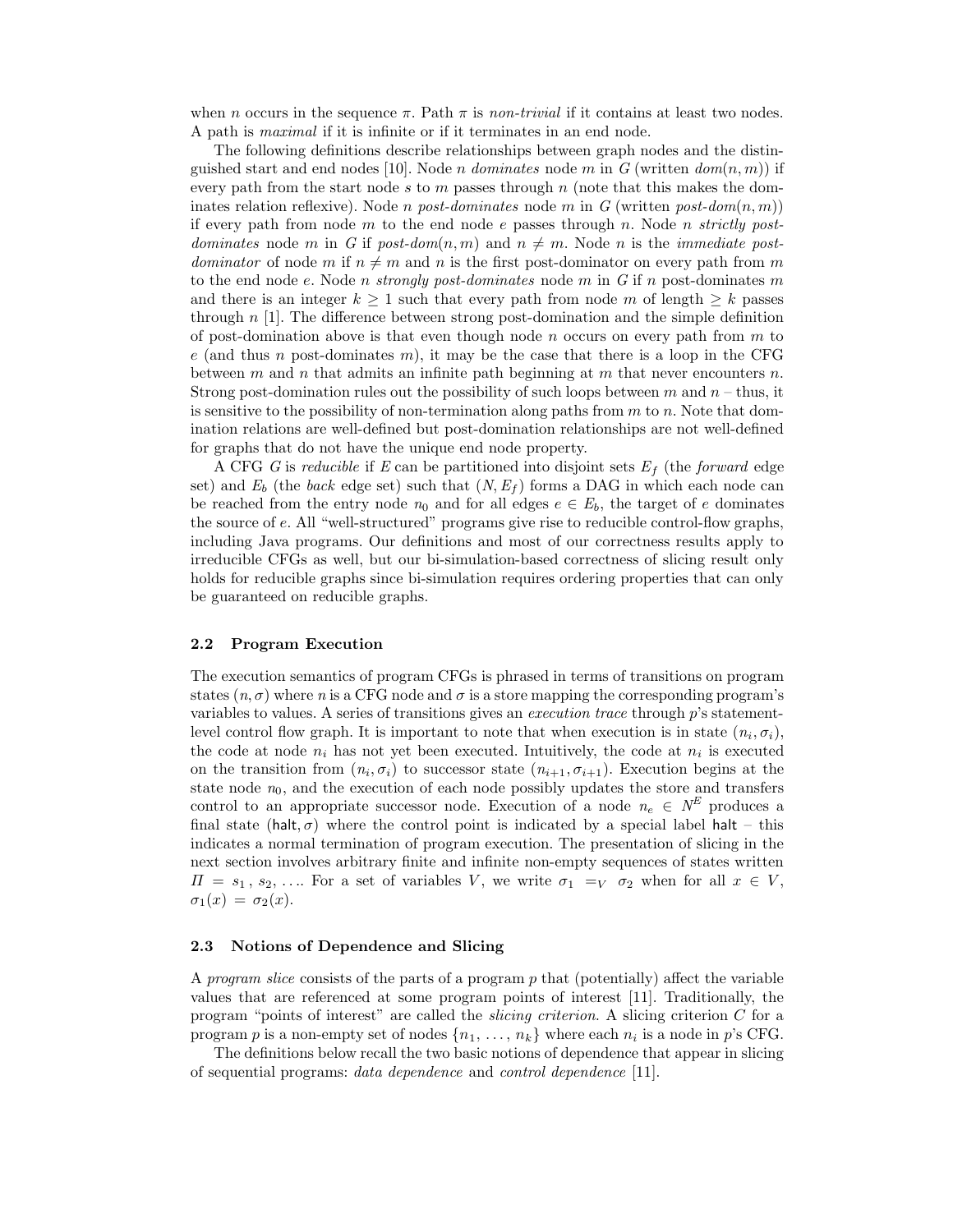Data dependence captures the notion that a variable reference is dependent upon any variable definition that "reaches" the reference.

**Definition 2 (data dependence).** Node n is data-dependent on m (written  $m \stackrel{dd}{\rightarrow} n$ – the arrow pointing in the direction of data flow) if there is a variable v such that

- 1. there exists a non-trivial path  $\pi$  in p's CFG from m to n such that for every node  $m' \in \pi - \{m, n\}, v \notin \text{def}(m'), \text{ and}$
- 2.  $v \in \text{def}(m) \cap \text{ref}(n)$ .

Control dependence information identifies the conditionals that may affect execution of a node in the slice. Intuitively, node  $n$  is control-dependent on a predicate node  $m$  if  $m$  directly determines whether  $n$  is executed or "bypassed".

**Definition 3 (control dependence).** Node n is control-dependent on m in program  $p$  (written  $m \stackrel{cd}{\rightarrow} n$ ) if

- 1. there exists a non-trivial path  $\pi$  from m to n in p's CFG such that every node  $m' \in \pi - \{m, n\}$  is post-dominated by n, and
- 2. m is not strictly post-dominated by n.

For a node n to be control-dependent on predicate  $m$ , there must be two paths that connect m with the unique end node  $e$  such that one contains  $n$  and the other does not. There are several slightly different notions of control-dependence appearing in the literature, and we will consider several of these variants and relations between them in the rest of the paper. At present, we simply note that the above definition is standard and widely used (e.g., see [10]).

We write  $m \stackrel{d}{\rightarrow} n$  when either  $m \stackrel{dd}{\rightarrow} n$  or  $m \stackrel{cd}{\rightarrow} n$ . Constructing a program slice proceeds by finding the set of CFG nodes  $S_C$  (called the *slice set*) from which the nodes in C are reachable via  $\stackrel{d}{\rightarrow}$ .

**Definition 4 (slice set).** Let C be a slicing criterion for program p. Then the slice set  $S_C$  of p with respect to C is defined as follows:

$$
S_C = \{ m \mid \exists n \cdot n \in C \text{ and } m \stackrel{d}{\rightarrow^*} n \}.
$$

The notion of slicing described above is referred to as "backward static slicing" because the algorithm starts at the criterion nodes and looks backward through the program's control-flow graph to find other program statements that influence the execution at the criterion nodes. In this paper we consider only backward slices, but our definitions of control dependence can also be applied we computing forward slices.

In many cases in the slicing literature, the desired correspondence between the source program and the slice is not formalized because the emphasis is often on applications rather than foundations, and this also leads to subtle differences between presentations. When a notion of "correct slice" is given, it is often stated using the notion of *projection* [12]. Informally, given an arbitrary trace  $\Pi$  of p and an analogous trace  $\Pi_s$  of  $p_s$ ,  $p_s$  is a correct slice of  $p$  if projecting out the nodes in criterion  $C$  (and the variables referenced at those nodes) for both  $\Pi$  and  $\Pi_s$  yields identical state sequences. We will consider slicing correctness requirements in greater detail in Section 5.1.

## 3 Assessment of Existing Definitions

#### 3.1 Variations in Existing Control Dependence Definitions

Although the definition of control dependence that we stated in Section 2 is widely used, there are a number of (sometimes subtle) variations appearing in the literature. One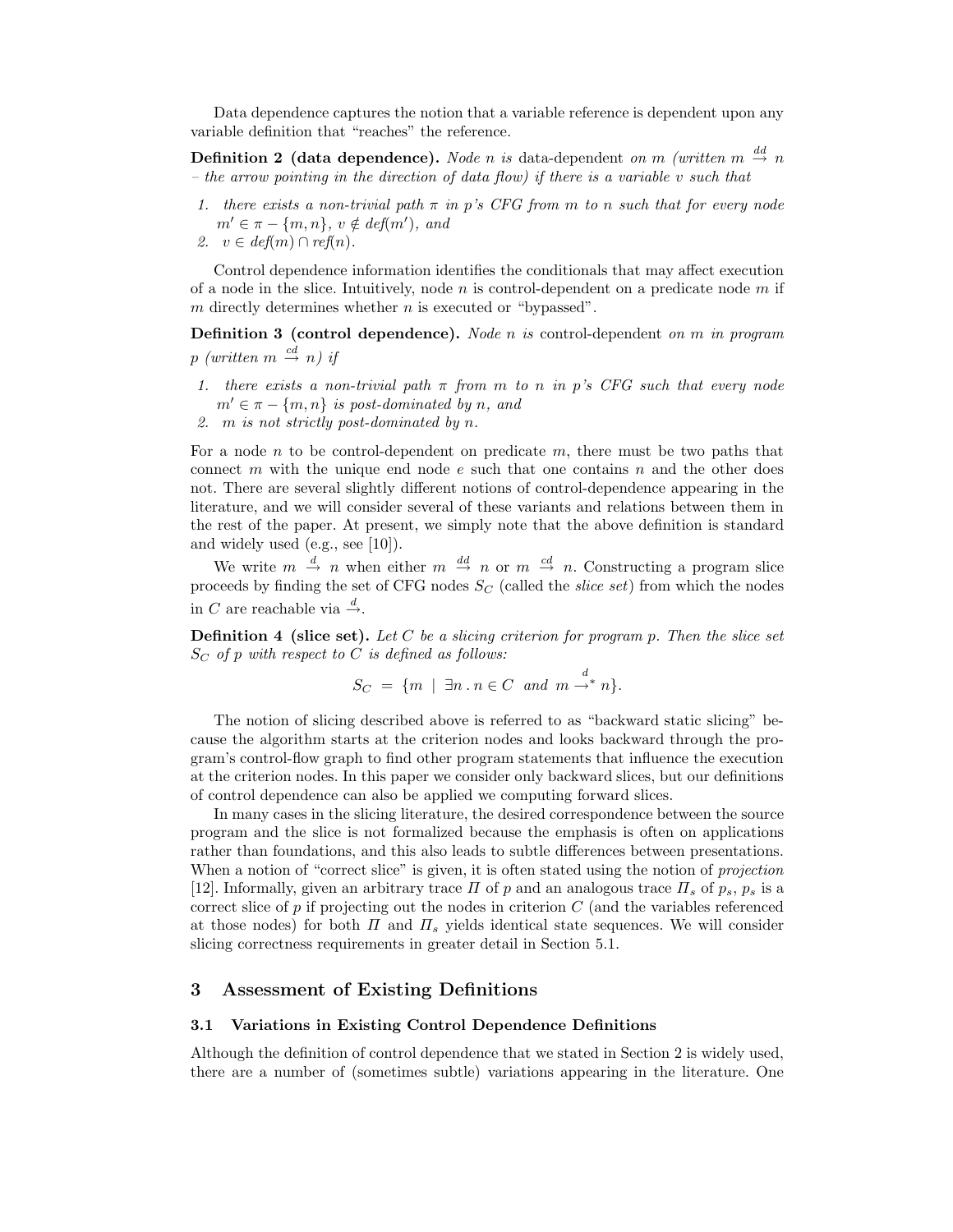dimension of variation is whether the particular definition captures only *direct* control dependence or also admits indirect control dependences. For example, using the definition of control dependence in Definition 3, for Fig. 1 (a), we can conclude that  $a \stackrel{cd}{\rightarrow} f$  and  $f \stackrel{cd}{\rightarrow} g$  however  $a \stackrel{cd}{\rightarrow} g$  does not hold because g does not post-dominate f. The fact that a and  $g$  are indirectly related ( $a$  does play a role in determining if  $g$  is executed or bypassed) is not captured in the definition of control dependence itself but in the transitive closure used in the slice set construction (Definition 4). However, some definitions of control dependence [1] incorporate this notion of transitivity directly into the definition itself as we will illustrate later.

Another dimension of variation is whether the particular definition is sensitive to non-termination or not. Consider Fig. 1 (a) where node  $c$  represents a post-test that controls a loop – which may be infinite (one cannot tell by simply looking at the CFG). According to Definition 3,  $a \stackrel{cd}{\rightarrow} d$  but  $c \stackrel{cd}{\rightarrow} d$  does not hold (because d post-dominates  $c$ ) even though  $c$  may determine whether  $d$  executes or never gets to execute due to an infinite loop that postpones d forever. Thus, Definition 3 is non-termination insensitive.

We now further illustrate these dimensions by recalling definitions of strong and weak control dependence given by Podgurski and Clarke [1] and used in a number of works including the study of control dependence by Bilardi and Pingali [13].

#### Definition 5 (Podgurski-Clarke Control Dependence).

- $n_2$  is strongly control dependent on  $n_1$   $(n_1 \overset{PC-scd}{\rightarrow} n_2)$  if there is a path from  $n_1$  to  $n_2$ that does not contain the immediate post dominator of  $n_1$ .
- $-$  n<sub>2</sub> is weakly control dependent on  $n_1$   $(n_1 \overset{PC-wcd}{\rightarrow} n_2)$  if  $n_2$  strongly post dominates  $n'_1$ , a successor of  $n_1$ , but does not strongly post dominate  $n''_1$ , another successor of  $n_1$ .

The notion of strong control dependence above roughly corresponds to Definition 3, but it captures indirect control dependence whereas Definition 3 captures only direct control dependence. For example, in Fig. 1, in contrast to Definition 3 we have  $a \stackrel{PC-scd}{\rightarrow} g$ because there is a path afg which does not contain the immediate post-dominator of a. However, one can show that when used in the context of Definition 4 (which computes the transitive closure of dependences), the two definitions give rise to the same slices.

The notion of weak control dependence above subsumes the notion of strong control dependence  $(n_1 \stackrel{PC-scd}{\rightarrow} n_2$  implies  $n_1 \stackrel{\rightarrow^*}{\rightarrow} n_2)$  and it captures weaker dependences between nodes induced by non-termination, that is, it is non-termination sensitive. Note that for Fig. 1 (a),  $c^{PC-wcd}$  because d does not strongly post-dominate b: the presence of the loop controlled by c guarantees that there does not exist a  $k$  such that every path from node b of length  $\geq k$  passes through d.

In assessing the above variants of control dependence in the context of program slicing, it is important to note that slicing based on Definition 3 or the strong control dependence above can transform a non-terminating program into a terminating one (i.e., non-termination is not preserved in the slice). In Fig. 1 (a), assume that the loop controlled by c is an infinite loop. Using the slice criterion  $C = \{d\}$  would include a but not b and c (we assume no data dependence between d and b or c) if the slicing is based on strong control dependence. Thus, in the sliced program, one would be able to observe an execution of d, but such an observation is not possible in the original program because execution diverges before d is reached. In contrast, the difference between direct and indirect statements of control dependence seem to largely technical stylistic decision in how the definitions are stated.

Very few works consider the non-termination sensitive notion of weak control dependence above. We conjecture that there are at least two reasons for this. First, although it bears the qualifier "weak", weak control dependence is actually a stronger relation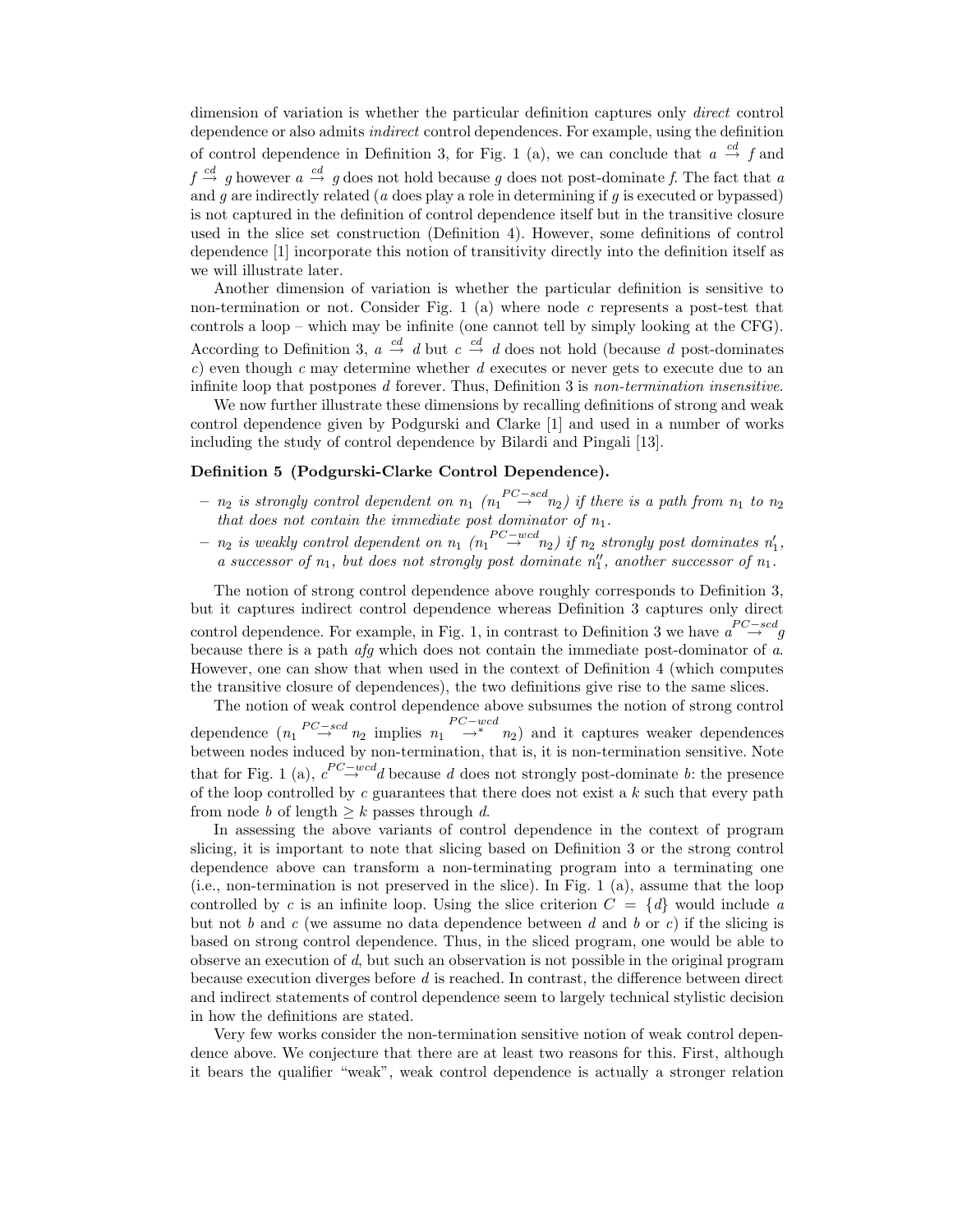

Fig. 1. (a) is a simple CFG. (b) illustrates how a CFG that does not have a unique exit node reachable from all nodes can be augmented to have unique exit node reachable from all nodes. (c) is a CFG with multiple control sinks of different sorts.

(relating more nodes) and will thus include more nodes in the slice. Second, many applications of slicing focus on debugging and program visualization and understanding, and in these applications having slices that preserve non-termination is less important than having smaller slices. However, slicing is increasingly used in security applications and as a model-reduction technique for software model checking. In these applications, it is quite important to consider variants of control dependence that preserve non-termination properties since failure to do so could allow inferences to be made that compromise security policies, for instance invalidate checks of liveness properties [6].

### 3.2 Unique End node restriction on CFG

All definitions of control dependences that we are aware of require that CFGs satisfy the unique end node requirement – but many software systems fail to satisfy this property. Existing works simply require that CFGs have this property, or they suggest that CFGs can be augmented to achieve this property, e.g., using the following steps: (1) insert a new node e into the CFG, (2) add an edge from each exit node (other than  $e$ ) to  $e$ , (3) pick an arbitrary node  $n$  in each non-terminating loop and add an edge from  $n$  to  $e$ . In our experience, such augmentations complicate the system being analyzed in several ways. If the augmentation is non-destructive, a new CFG is generated which costs time and memory. If the augmentation is destructive, this may clash with the requirements of other clients of the CFG, thus necessitating the reversal of the augmentation before subsequent analyses can proceed. In addition, having multiple end nodes (e.g., an exceptional exit and a regular return) flow into a single new end node causes semantically different information to flow together.

Many systems have threads where the main control loop has no exit – the loop is "exited" by simply killing the thread. For example, in Xt library, most applications create widgets, register callbacks, and call XtAppMainLoop() to enter an infinite loop that manages the dispatching of events to the widgets in the application. In PalmOS, applications are designed such that they start upon receiving a start code, execute a loop, and terminate upon receiving a stop code. However, the application may choose to ignore the stop code once it starts, and hence, not terminate except when it is explicitly killed. In such cases, a node in the loop must be picked as the loop exit node for the purpose of augmenting the CFG. However, this can disrupt the control dependence calculations. In Fig. 1 (b), we would intuitively expect  $e,b,c$ , and d to be control dependent on a in the unaugmented CFG. However,  $a \stackrel{PC-wcd}{\rightarrow} \{e, b, c\}$  and  $c \stackrel{PC-wcd}{\rightarrow} \{b, c, d, f\}$  in the augmented CFG. It is trivial to prune dependences involving  $f$ . However, there are new dependences  $c \stackrel{PC-wcd}{\rightarrow} \{b, c, d\}$  which did not exist in the unaugmented CFG. Although a suggestion to delete any dependence on  $c$  may work for the given CFG, it fails if there exists a node g that is a successor of c and a predecessor of d. Also,  $a^{PC - wcd}d$  exists in the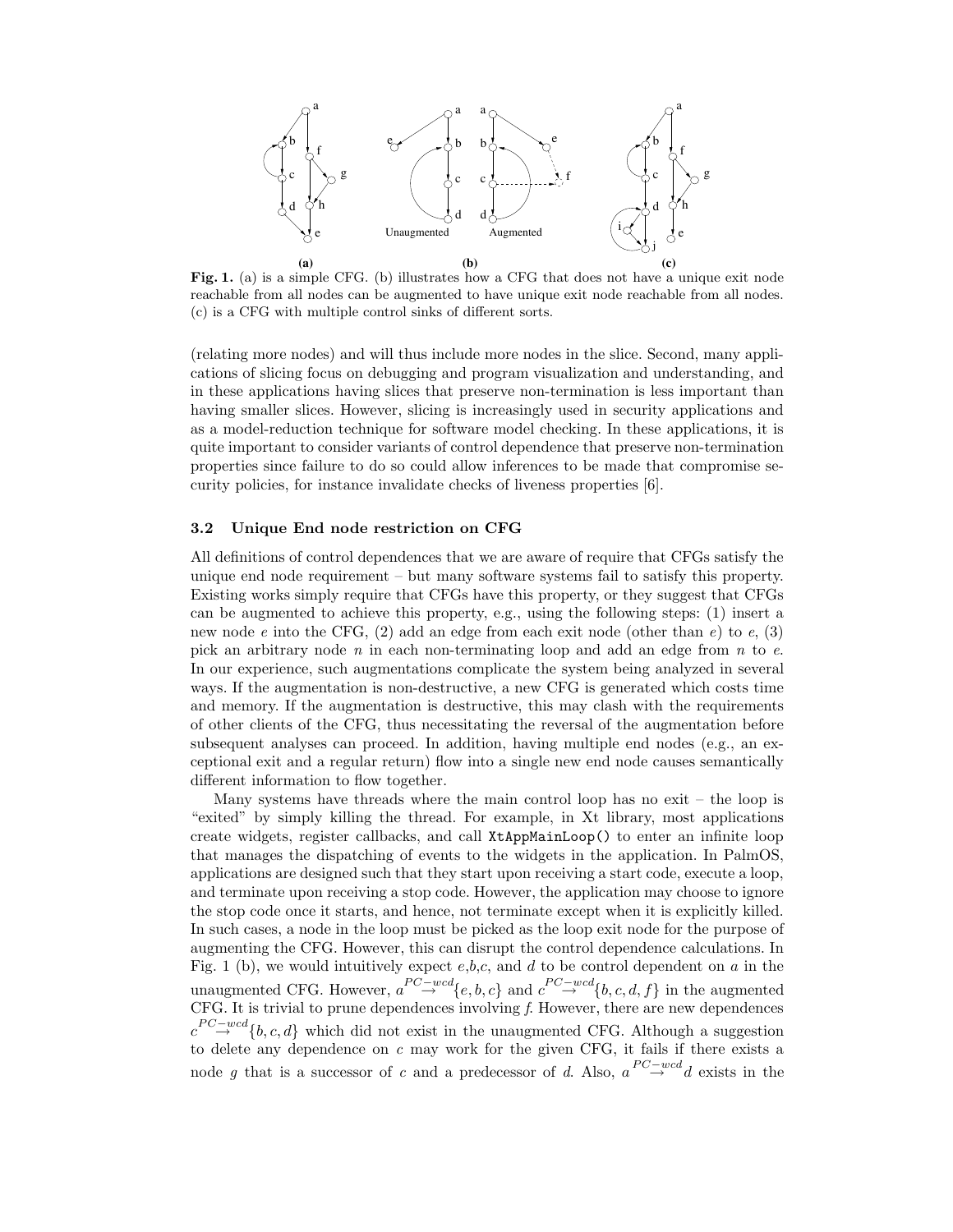unaugmented CFG but not in the augmented CFG, and it is not obvious how to recover this information.

We address these issues head-on by considering alternate definitions of control-dependence that do not impose the unique end-node description.

# 4 New Dependence Definitions

In previous definitions, a control dependence relationship where  $n_i$  is dependent on  $n_i$ is specified by considering paths from  $n_i$  and  $n_j$  to a unique CFG end node – essentially  $n_i$  and the end node delimit the path segments that are considered. Since we aim for definitions that apply when CFGs do not have an end node or have more than one end node, we aim to instead specify that  $n_i$  is control dependent on  $n_i$  by focusing on paths between  $n_i$  and  $n_j$ . Specifically, we focus on path segments that are delimited by  $n_i$  at both ends – intuitively corresponding to the situation in a reactive program where instead of reaching an end node, a program's behavior begins to repeat itself by returning again to  $n_i$ . At a high level, the intuition remains the same as in, e.g., Definition 3 – executing one branch of  $n_i$  always leads to  $n_j$ , whereas executing another branch of  $n_i$  can cause  $n_j$ to be bypassed. The additional constraints that are added (e.g.,  $n_j$  always occurs before any occurrence of  $n_i$ ) limits the region in which  $n_j$  is seen or bypassed to segments leading up to the next occurrence of  $n_i$  – ensuring that  $n_i$  is indeed *controlling*  $n_j$ . The definition below considers maximal paths (which includes infinite paths) and thus is sensitive to non-termination.

 ${\rm Definition} \,\, 6 \,\, (n_i \stackrel{ntscd}{\rightarrow} n_j).$  In a CFG,  $n_j$  is (directly) non-termination sensitive control dependent on node  $n_i$  if  $n_i$  has at least two successors,  $n_k$  and  $n_l$ ,

- (1) for all maximal paths from  $n_k$ ,  $n_j$  always occurs and it occurs before any occurrence of  $n_i$ . occurrence of  $n_i$
- (2) there exists a maximal path from  $n_l$  on which either  $n_j$  does not occur, or  $n_j$  is strictly preceded by  $n_i$ .

We supplement a traditional presentation of dependence definitions with definitions given as formulae in computation tree logic (CTL) [14]. CTL is a logic for describing the structure of sets of paths in a graph, making it a natural language for expressing control dependences. Informally, CTL includes two path quantifiers, E and A, which define that a path from a given node with a given structure exists or that all paths from that node have the given structure. The structure of a path is defined using one of five modal operators (we refer to a node satisfying  $\phi$  as a  $\phi$ -node):  $X\phi$  states that the successor node is a  $\phi$ -node,  $\overline{\varepsilon}\phi$  states the existence of a  $\phi$ -node,  $\overline{\varepsilon}\phi$  states that a path consists entirely of  $\phi$ -nodes,  $\phi \mathsf{U} \psi$  states the existence of a  $\psi$ -node and that the path leading up to that node consists of  $\phi$ -nodes, finally, the  $\phi \mathsf{W} \psi$  operator is a variation on U that relaxes the requirement that a  $\psi$ -node exist. In a CTL formula path quantifiers and modal operators occur in pairs, e.g.,  $\mathsf{AF}\phi$  says on all paths from a node a  $\phi$  node occurs. A formal definition of CTL can be found in [14].

The following CTL formula captures the definition of control dependence above.

$$
n_i \stackrel{ntscd}{\rightarrow} n_j = (G, n_i) \models \mathsf{EX}(A[\neg n_i \mathsf{U} n_j]) \land \mathsf{EX}(\mathsf{E}[\neg n_j \mathsf{W}(\neg n_j \land n_i)]).
$$

Here,  $(G, n_i)$  = expresses the fact that the CTL formula is checked against the graph  $G$  at node  $n_i$ . The two conjuncts are essentially a direct transliteration of the natural language above.

We have formulated the definition above to apply to *execution traces* instead of CFG paths. In this setting one needs to bound relevant segments by  $n_i$  as discussed above. However, when working on CFG paths, the definition conditions can actually be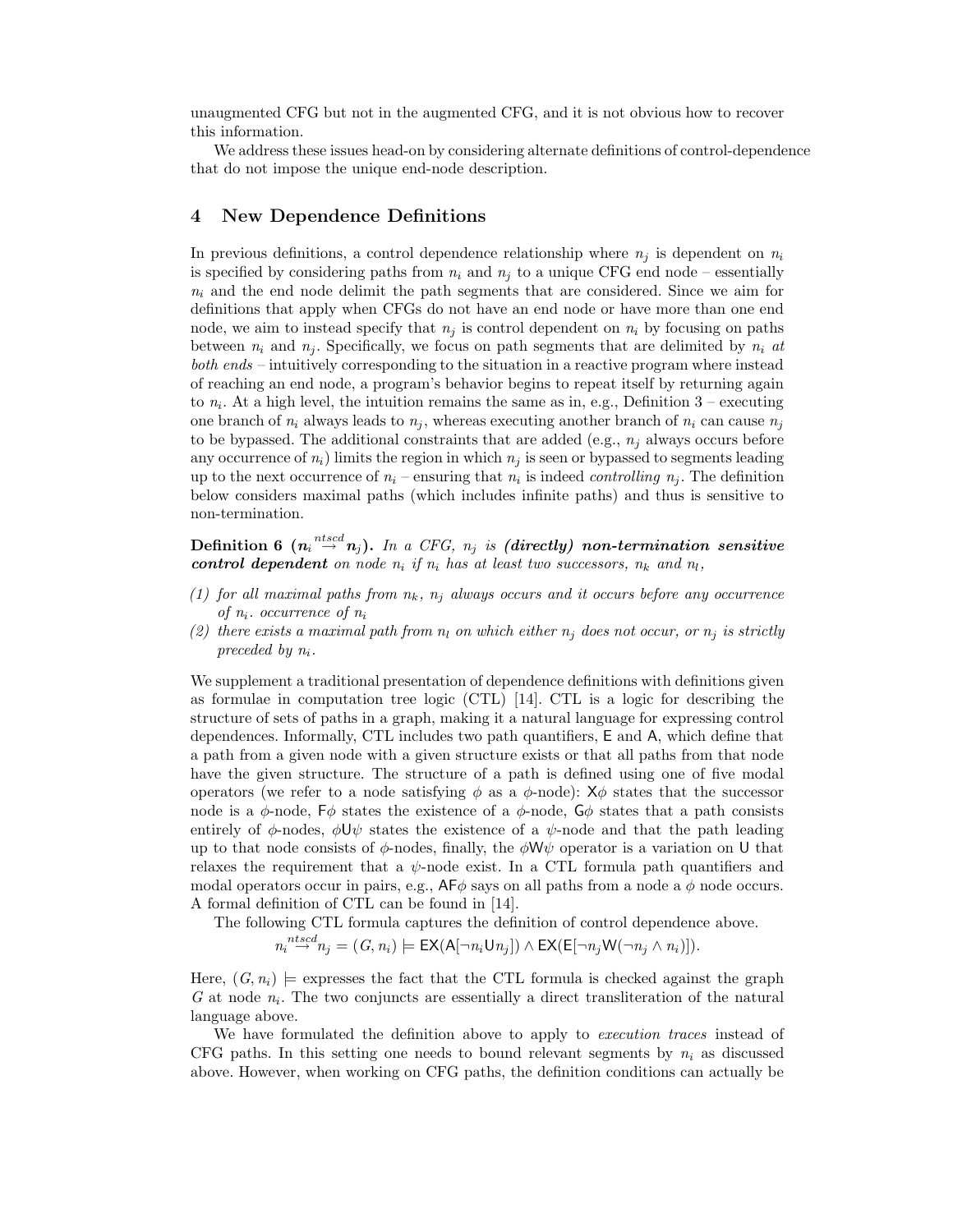simplified to read as follows: (1) for all maximal paths from  $n_k$ ,  $n_j$  always occurs, and (2) there exists a maximal path from  $n_l$  on which  $n_i$  does not occur. The corresponding CTL formula is

$$
n_i \stackrel{ntscd}{\rightarrow} n_j = (G, n_i) \models \mathsf{EX}(\mathsf{AF}(n_j) \land \mathsf{EX}(\mathsf{EG}(\neg n_j)).
$$

See [7] for the proof that these two definitions are equivalent on CFGs.

To see that this definition is non-termination sensitive, note that  $c \stackrel{ntscd}{\rightarrow} d$  in Fig. 1 (a) since there exists a maximal path (an infinite loop between b and c) where d never occurs. Moreover, the definition corresponds to our intuition in Section 3.2 in that, in Fig. 1 (b unaugmented)  $a^{ntscd}$  because there is an infinite loop through  $b, c, d$  and  $a^{ntscd}$  {b, c, d} because there is maximal path ending in e that does not contain b, c, or d. In Fig. 1 (c), note that  $d \stackrel{ntscd}{\rightarrow} i$  because there is an infinite path from j (cycle on j,d) on which i does not occur.

We now turn to constructing a non-termination insensitive version of control dependence. The definition above considered all paths leading out of a conditional. Now, we need to limit the reasoning to finite paths that reach a terminal region of the graph. To handle this in the context of CFGs that do not have the unique end-node property, we generalize the concept of end node to control  $sink - a$  set of nodes such that each node in the set is reachable from every other node in the set and there is no path leading out of the set. More precisely, a *control sink*  $\kappa$  is a set of CFG nodes that form a strongly connected component such that for each  $n \in \kappa$  each successor of n is also in  $\kappa$ . It is trivial to see that each end node forms a control sink and each loop without any exit edges in the graph forms a control sink. For example,  $\{e\}$  and  $\{b, c, d\}$  are control sinks in Fig. 1 (b unaugmented), and  $\{e\}$  and  $\{d, i, j\}$  are control sinks in Fig. 1 (c). *c-sink* denotes a set-valued function on nodes such that  $c\text{-}sink(n) = S$  where if n belongs to a control sink then S is set of nodes representing that sink, otherwise  $S = \emptyset$ .

Existing definitions of non-termination insensitive control dependence rely on reasoning about paths from the conditional to the end node. We generalize this to reason about paths from a conditional to control sinks. The set of sink-bounded paths from  $n_k$ (denoted  $SinkPaths(n_k)$ ) contains all  $\pi$  such that  $\pi$  is a path from  $n_k$  to a node  $n_s$  such that  $n_s$  belongs to a control sink.

Definition 7  $(n_i \stackrel{ntied}{\rightarrow} n_j).$  In a CFG,  $n_j$  is (directly) non-termination insensitively control dependent on  $n_i$  if  $n_i$  has at least 2 successors,  $n_k$  and  $n_l$ ,

- (1) for all paths  $\pi \in \text{SinkPaths}(n_k)$ ,  $n_j \in \pi$ .
- (2) there exists a path  $\pi \in \text{SinkPaths}(n_l)$  such that  $n_j \notin \pi$  and if  $\pi$  leads to a control sink  $\kappa$ ,  $n_i \notin \kappa$ .

This definition is expressed in CTL as

$$
n_i \stackrel{ntied}{\rightarrow} n_j = (G, n_i) \models \text{EX}(\hat{\text{AF}}(n_j)) \land \text{EX}(\hat{\text{E}}[\neg n_j \text{U}(c\text{-}sink? \land n_j \notin c\text{-}sink)])
$$

where  $\hat{A}$  and  $\hat{E}$  represent quantification over sink-bounded paths only. *c-sink?* evaluates to *true* only if the current node belongs to a control sink and  $c$ -sink returns the sink set associated with the current node.

To see that this definition is non-termination insensitive, note that  $c \stackrel{ntied}{\rightarrow} d$  in Fig. 1 (a) since there does exists path from b to a control sink ( $\{e\}$  is the only control sink) that does not contain d. Again, in Fig. 1 (b unaugmented)  $a \stackrel{ntied}{\rightarrow} e$  because there path from b to the control sink  $\{b, c, d\}$  and neither the path nor the sink contain e, and  $a \stackrel{ntied}{\rightarrow} \{b, c, d\}$  because there is path ending in control sink  $\{e\}$  that does not contain b, c, or d. It is interesting to note that in Fig. 1 (c), our definition concludes that  $d \stackrel{ntied}{\rightarrow} i$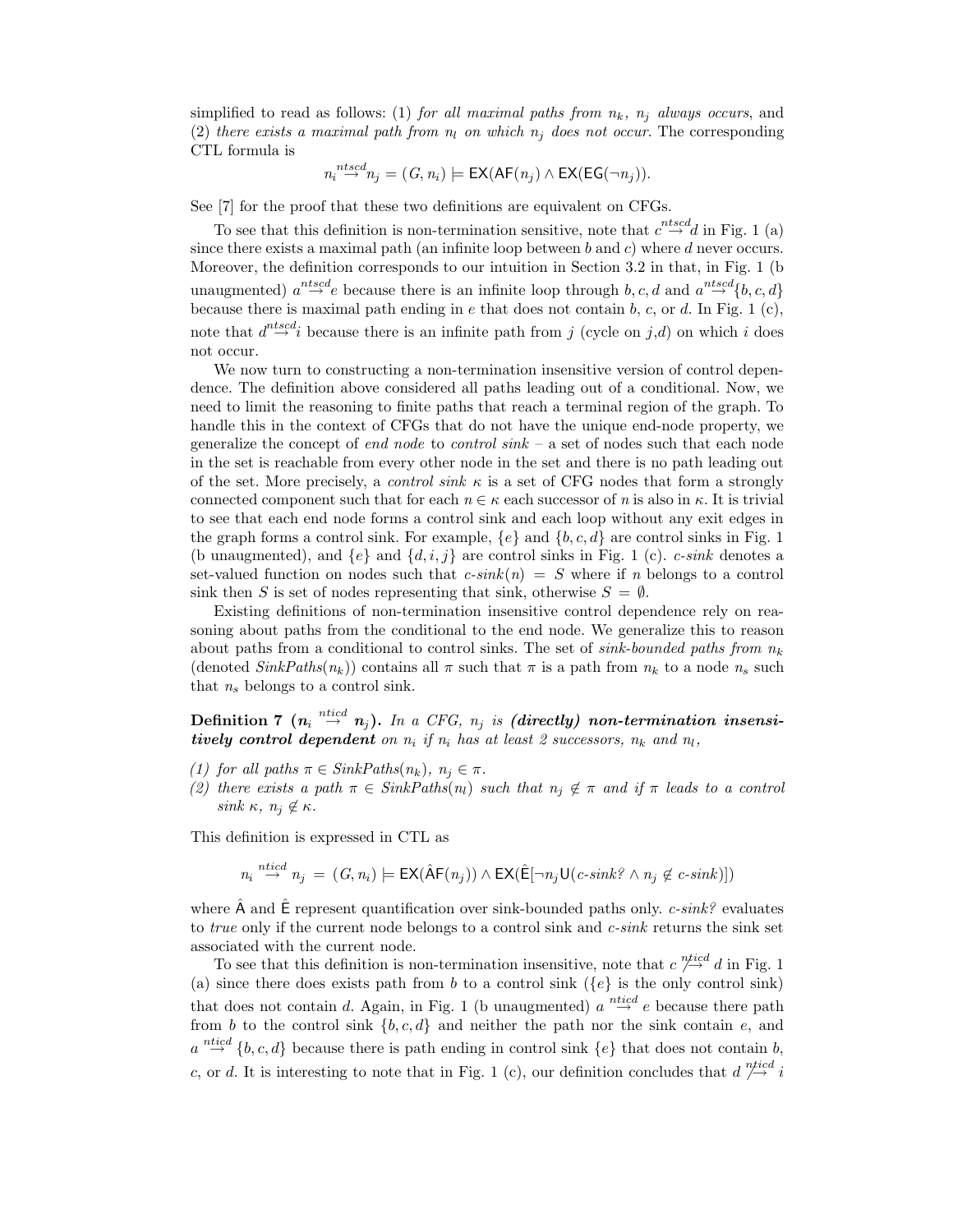because although there is a trivial path from d to the control sink  $\{d, i, j\}$ , i belongs to that control sink. This is because our definition inherently captures a form of fairness – since the backedge from j guarantees that  $d$  will be executed an infinite number of times, the only way to avoid executing  $i$  would be to branch to  $d$  on every cycle. The consequence of this property is that even though there may be control structures inside of a control sink, they will not give rise to any control dependences. In applications where one desires to detect such dependences, one would apply the definition to control sinks in isolation with back edges removed.

### 4.1 Properties of the Dependence Relations

We begin by showing that the new definitions of control dependence conservatively extend classic definitions: when we consider our definitions in the original setting with CFGs with unique end nodes, the definitions coincide with the classic definitions. In addition, direct non-termination insensitive control dependence (Definition 7) implies the *transitive* closure of direct non-termination sensitive control dependence.

**Theorem 1 (Coincidence Properties).** For all CFGs with with the unique end node property, and for all nodes  $n_i, n_j \in N$ ,

(1)  $n_i \neq n_j$  and  $n_i \stackrel{cd}{\rightarrow} n_j$  implies  $n_i \stackrel{ntied}{\rightarrow} n_j$ (2)  $n_i \stackrel{ntied}{\rightarrow} n_j$  implies  $n_i \stackrel{cd}{\rightarrow} n_j$ (3)  $n_i \stackrel{PC-wcd}{\rightarrow} n_j$  iff  $n_i \stackrel{ntscd}{\rightarrow} n_j$ (4) For all CFGs, for all nodes  $n_i, n_j \in N : n_i \stackrel{nticd}{\rightarrow} n_j$  implies  $n_i \stackrel{ntscd^*}{\rightarrow}$  $n_j$ 

For the correctness (bisimulation-based) proof in Section 5.1, we shall need a few results about slice sets (members of which are "observable"). A crucial property is that the first observable on any path will be encountered sooner or later on all other paths:

**Lemma 1.** Assume the node set  $\Xi$  is closed under termination sensitive control dependency, and that  $n_0 \notin \Xi$ . Assume that there is a path  $\pi$  from  $n_0$  to  $n_1$ , with  $n_1 \in \Xi$  but for all  $n \in \pi$  with  $n \neq n_1$ ,  $n \notin \Xi$ . Then all maximal paths from  $n_0$  will contain  $n_1$ .

Proof. Assume, in order to arrive at a contradiction, that there exists a maximal path from  $n_0$  that does not contain  $n_1$ . We define a predicate Q, such that  $Q(n)$  holds iff there exists a maximal path from *n* that does not contain  $n_1$ . By our assumption,  $Q(n_0)$  holds; clearly,  $Q(n_1)$  does not hold. Therefore,  $\pi$  can be written as  $[n_0..n_2n_3..n_1]$  where  $Q(n_2)$ holds but  $Q(n_3)$  does not hold (that is, there is an edge from  $n_2$  to  $n_3$ ; note that  $n_2$  may equal  $n_0$  and that  $n_3$  may equal  $n_1$  but we know that  $n_1 \neq n_2$ ).

We shall show that  $n_2 \stackrel{ntscd}{\rightarrow} n_1$ ; then from  $n_1 \in \Xi$  we from  $\Xi$  being closed under  $\stackrel{ntscd}{\rightarrow}$ get  $n_2 \in \mathcal{Z}$  which contradicts  $n_1$  being the only node in  $\pi$  which is also in  $\mathcal{Z}$ .

Note that since  $Q(n_2)$  holds, there exists a maximal path starting at  $n_2$  not containing  $n_1$ ; that path has to have at least two elements (since  $n_2$  has an outgoing edge) and the second element cannot be  $n_3$  (as  $Q(n_3)$  does not hold). Therefore, the second element is some node  $n_4$  with  $n_3 \neq n_4$ , and there exists a maximal path from  $n_4$  which does not contain  $n_1$ . Our final obligation is to prove that all maximal paths from  $n_3$  contain  $n_1$ , which follows since  $Q(n_3)$  does not hold.

In a similar way we can show:

**Lemma 2.** Assume  $\Xi$  is closed under  $\stackrel{ntied}{\rightarrow}$ , and that  $n_0 \notin \Xi$ . Assume that there is a path  $\pi$  from  $n_0$  to  $n_1$ , with  $n_1 \in \Xi$  but for all  $n \in \pi$  with  $n \neq n_1$ ,  $n \notin \Xi$ . Then all sink-bounded paths from  $n_0$  will contain  $n_1$ .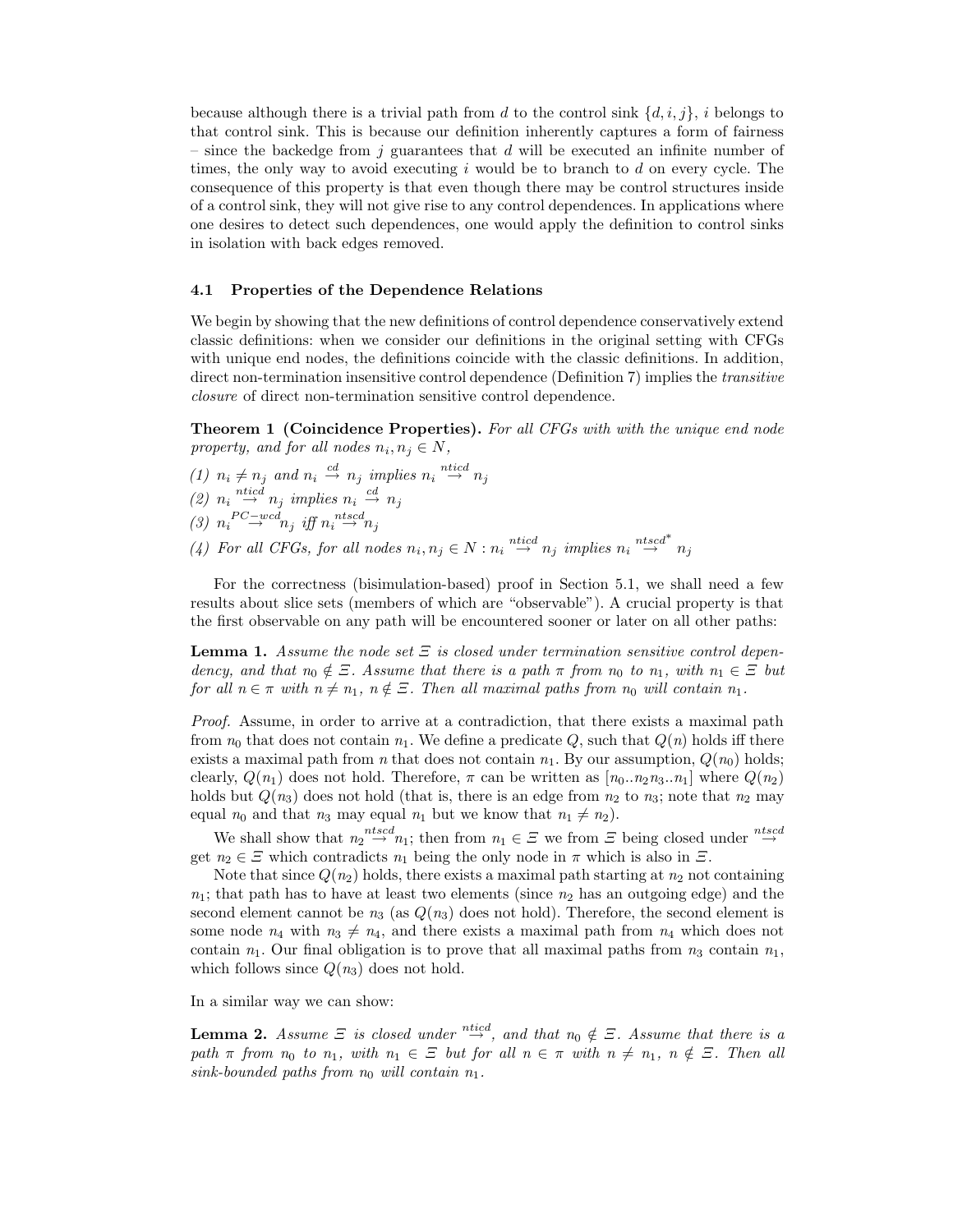As a consequence we have the following result, giving conditions to preclude the existence of infinite un-observable paths:

**Lemma 3.** Assume that  $n_0 \notin \Xi$ , but that there is a path  $\pi$  starting at  $n_0$  which contains a node in Ξ.

- $-$  If  $\Xi$  is closed under termination insensitive control dependency, then all sink bounded paths starting at  $n_0$  will reach  $\Xi$ .
- $-$  If  $\Xi$  is also closed under termination sensitive control dependency, then all maximal paths starting at  $n_0$  will reach  $\Xi$ .

We are now ready for the main result, stating that from a given node there is a unique first observable (for this, we need the CFG to be reducible, as can be seen by the counterexample where from  $n_0$  there are edges to  $n_1$  and  $n_2$  between which there is a cycle).

**Theorem 2.** Assume that  $n_0 \notin \Xi$ , that  $n_1, n_2 \in \Xi$ , and that there are paths  $\pi_1 = [n_0..n_1]$ and  $\pi_2 = [n_0..n_2]$  such that on both paths, all nodes except the last do not belong to  $\Xi$ .

If  $\Xi$  is closed under termination insensitive control dependency (a weaker requirement than being closed under termination sensitive control dependency), and if the CFG is reducible, then  $n_1 = n_2$ .

*Proof.* Clearly, we can extend  $\pi_1$  and  $\pi_2$  into sink-bounded paths  $\pi'_1$  and  $\pi'_2$ . By Lemma 2, we infer that  $\pi'_2$  contains  $n_1$ , and that  $\pi'_1$  contains  $n_2$ . If  $n_1 \neq n_2$ , this implies that  $n_1$  is reachable from  $n_2$ , and vice versa, while both being reachable from  $n_0$ , something which cannot happen in a reducible graph.

## 5 Slicing

We now describe how to slice a (reducible) CFG G wrt. a slice set  $S_C$ , the smallest set containing C which is closed under data dependence  $\stackrel{dd}{\rightarrow}$  and also under some kind of control dependence: at least we must require it is closed under  $\stackrel{ntied}{\rightarrow}$ , but a stronger correctness property (Sect. 5.1) holds if it is also closed under  $\stackrel{ntscd}{\rightarrow}$ .

The result of slicing is a program with the same CFG as the original one, but with the code map code<sub>1</sub> replaced by code<sub>2</sub>. Here  $code_2(n) = code_1(n)$  for  $n \in S_C$ ; for  $n \notin S_C$ then

- if n is a statement node then  $code_2(n)$  is the statement skip;
- if n is a predicate node then  $code_2(n)$  is cskip, the semantics of which is that it non-deterministically chooses one of its successors.

The above definition is conceptually simple, so as to facilitate the correctness proofs. Of course, one would want to do some post-processing, like eliminating skip commands and eliminating cskip commands where the two successor nodes are equal; we shall not address this issue further but remark that most such transformations are trivially meaning preserving.

### 5.1 Correctness Properties

The main intuition behind our notion of slicing correctness is that the nodes in a slicing criteria C represent "observations" that one is making about a CFG G under consideration. Specifically, for a  $n \in C$ , one can observe that n has been executed and also observe the values of any variables referenced at  $n$ . Execution of nodes not in  $C$  correspond to silent moves or non-observable actions. The slicing transformation should preserve the behavior of the program with respect to C-observations, but parts of the program that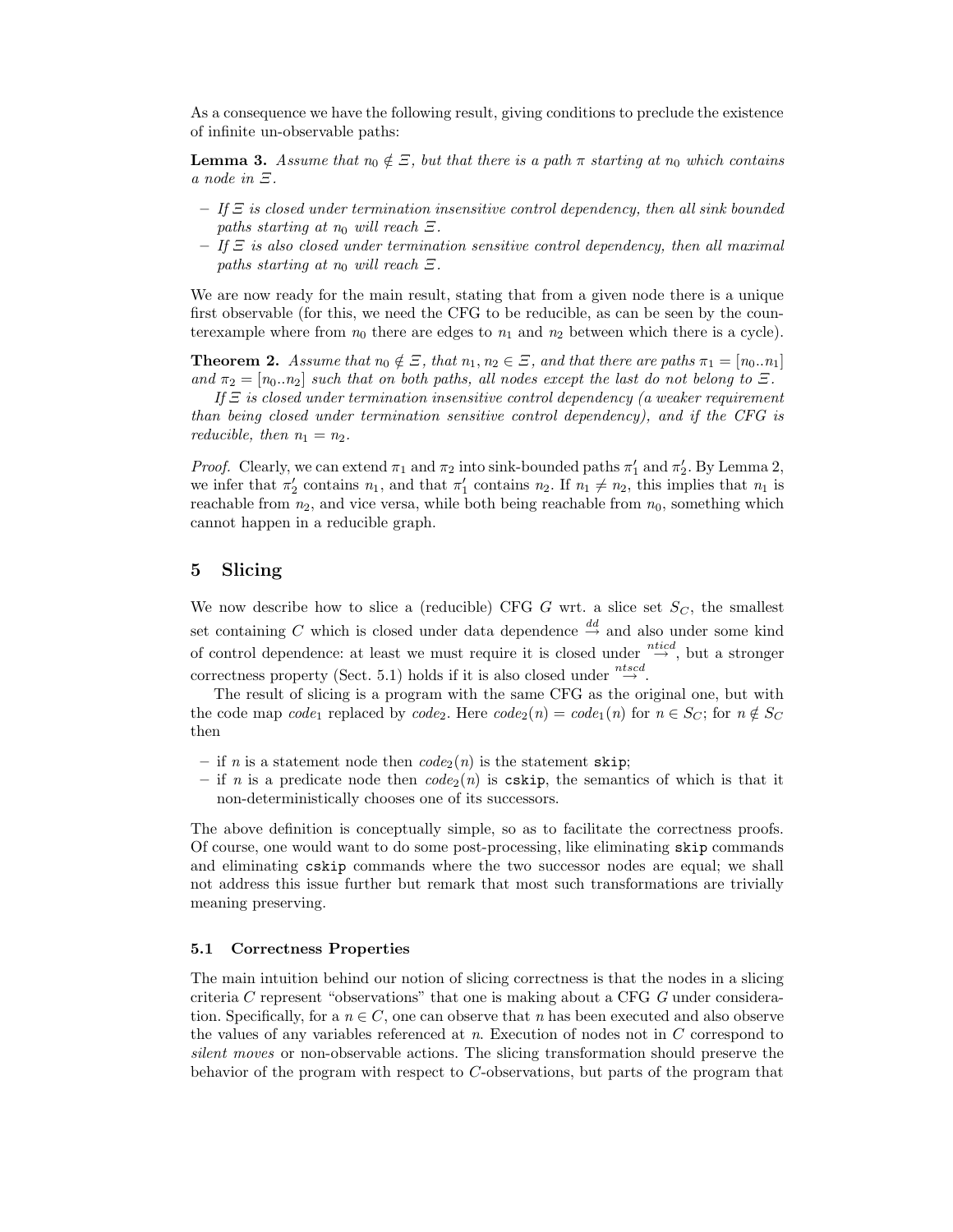are irrelevant with respect to computing  $C$  observations can be "sliced away". The slice set  $S_C$  built according to Definition 4 represents the nodes that are relevant for maintaining the observations C. Thus, to prove the correctness of slicing we will establish the stronger result that G will have the same  $S_C$  observations wrt. the original code map  $code_1$  as wrt. the sliced code map  $code_2$ , and this will imply that they have the same C observations.

The discussion above suggests that appropriate notions of correctness for slicing reactive programs can be derived from the notion of weak bisimulation found in concurrency theory, where a transition may include a number of  $\tau$ -moves [15]. In our setting, we shall consider transitions that do one or more steps before arriving at a node in the slice set.

**Definition 8.** For  $i = 1, 2$  we write  $s \stackrel{i}{\longmapsto} s'$  to denote that wrt. code map code<sub>i</sub>, the program state  $s$  rewrites in one step to  $s'$ .

For  $i = 1, 2$  we write  $s_0 \stackrel{i}{\Longrightarrow} s$  if there exists  $s_1 \dots s_k$   $(k \geq 1)$  with  $s_k = s$  such that (with each  $s_i = (n_i, \sigma_i)$ )

 $-$  for all  $j \in \{1 \dots k\}$  we have  $s_{j-1} \stackrel{i}{\longmapsto} s_j;$  $- n_k \in S_C$  but for all  $j \in \{1 \dots k-1\}$ ;  $n_j \notin S_C$ .

**Definition 9.** A binary relation  $S$  on program states is a bisimulation if whenever  $(s_1, s_2) \in \mathcal{S}$  then

(a) if  $s_1 \stackrel{1}{\implies} s'_1$  then there exists a  $s'_2$  such that  $s_2 \stackrel{2}{\implies} s'_2$  and  $(s'_1, s'_2) \in S$ , and (b) if  $s_2 \stackrel{2}{\Longrightarrow} s'_2$  then there exists a  $s'_1$  such that  $s_1 \stackrel{1}{\Longrightarrow} s'_1$  and  $(s'_1, s'_2) \in S$ .

If instead of (b) we only have (c) below, we say that  $S$  is a quasi-bisimulation.

(c) if  $s_2 \stackrel{2}{\implies} s'_2$  then either  $s_1 \not\implies$  or there exists a  $s'_1$  such that  $s_1 \stackrel{1}{\implies} s'_1$  and  $(s'_1, s'_2) \in \mathcal{S}$ .

For each node n in G, we define  $relv(n)$ , the set of relevant variables at n, by stipulating that  $x \in relv(n)$  if there exists a node  $n_k \in S_C$  and a path  $\pi$  from n to  $n_k$  such that  $x \in \text{refs}(n_k)$ , but  $x \notin \text{defs}(n_j)$  for all nodes  $n_j$  occurring before  $n_k$  in  $\pi$ .

The above is well-defined in that it does not matter whether we use  $code_1$  or  $code_2$ , as it is easy to see that the value of  $relv(n)$  is not influenced by the content of nodes not in  $S_C$ , since that set is closed under  $\stackrel{dd}{\rightarrow}$ . (Also, the closedness properties of  $S_C$  are not affected by using  $code_2$  rather than  $code_1$ .)

We are now ready to state the correctness theorem:

**Theorem 3.** Let the relation  $S_0$  be given by  $(n_1, \sigma_1) S_0 (n_2, \sigma_2)$  iff  $n_1 = n_2$  and  $\sigma_1 =_{relv(n_1)}$  $\sigma_2$ . Then (if G is reducible)

- $S_0$  is a quasi-bisimulation;
- $-\mathcal{S}_0$  is even a bisimulation if  $S_C$  is closed under  $\stackrel{ntscd}{\rightarrow}$ .

*Proof.* (Sketch.) We must consider transitions of the form  $(n, \sigma_i) \stackrel{i}{\implies} (n', \sigma'_i)$ ; that is we have  $(n, \sigma_i) \mapsto (n'', \sigma_i'')$  and either  $n'' = n'$  or  $(n'', \sigma_i'') \Longrightarrow (n', \sigma_i')$ .

With  $j = 3 - i$ , our general goal is to simulate the above transition wrt. *code<sub>j</sub>*. For three cases, listed below, we find  $\sigma''_j$  such that  $(n, \sigma_j) \mapsto (n'', \sigma''_j)$  with  $\sigma''_i =_{relv(n'')} \sigma''_j$ : then we are done if  $n'' = n$ ; otherwise we apply inductive reasoning.

 $n \in S_C$  Here  $\sigma_i =_{ref(n)} \sigma_j$ . Therefore, if n is a predicate, the same branch will be taken; if n is a statement, the stores will be updated with the same value.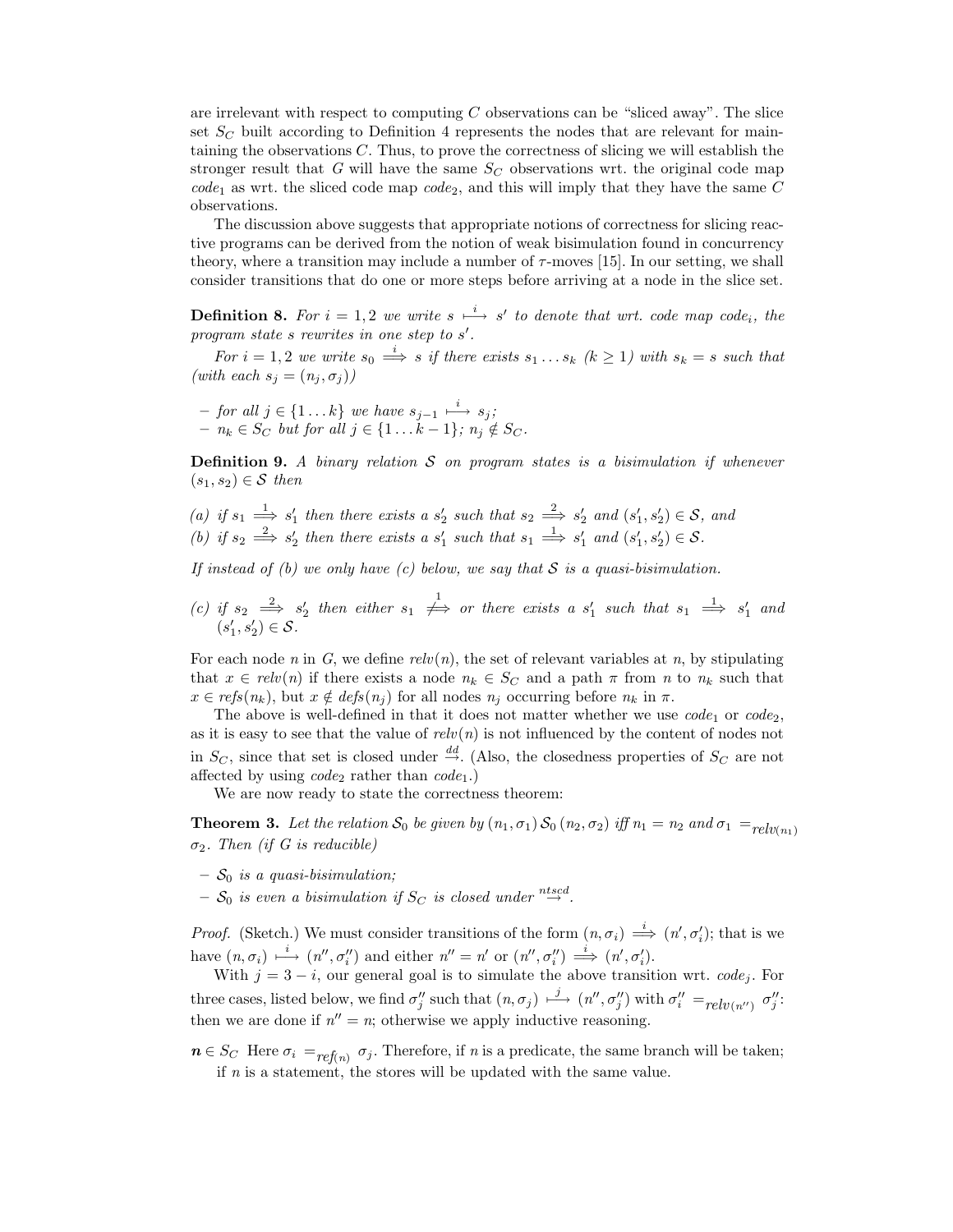$n \notin S_C$  is a statement Here  $code_2(n) =$  skip, and the claim follows since the value stored by  $code_1(n)$  will not belong to  $relu(n'')$  (as  $S_C$  is closed under  $\stackrel{dd}{\rightarrow}$ ).

 $n \notin S_C$  is a predicate,  $i = 1$  Then  $code_2(n) = \text{cskip}$ , and the claim is trivial.

We are left with the interesting case where  $n \notin S_C$  is a predicate,  $i = 2$ . Two subcases:

- $-S_C$  is closed under  $\stackrel{ntscd}{\rightarrow}$ ; we must show (b) of Definition 9. But Lemma 3 tells us that there exists  $n_1, \sigma'_1$  such that  $(n, \sigma_1) \stackrel{1}{\implies} (n_1, \sigma'_1)$ , where  $n_1 = n'$  by Theorem 2. For  $x \in relv(n')$ , we have to show that  $\sigma'_1(x) = \sigma'_2(x)$ , which follows since such variables cannot be modified along the way (again since  $S_C$  is closed under  $\stackrel{dd}{\rightarrow}$ ).
- otherwise, we only have to show (c) of Definition 9, so assume that there exists  $n_1, \sigma'_1$ such that  $(n, \sigma_1) \stackrel{1}{\Longrightarrow} (n_1, \sigma_1')$ . By Theorem 2 we infer that  $n_1 = n'$ , and we proceed as in the previous case.

# 6 Non-Termination Sensitive Control Dependence  $\binom{n t s c d}{\rightarrow}$ Algorithm

Control dependences are calculated using a symbolic data-flow analysis. Fundamentally, control dependences are determined by reasoning about properties of sets of CFG paths; those sets are represented symbolically in our algorithm. Specifically, for each node  $n$ with more than one successor in G, the set of paths starting at n that begin with  $n \to m$ is represented by  $t_{nm}$ . The algorithm propogates these symbolic values to collect the effects of particular control flow choices at program points in the CFG. For each node  $p$ in the CFG a set of symbolic values,  $S_{pn}$ , is stored for each node  $n \neq p$  in the CFG that has more than one successor; these sets record the set of paths that originate from  $n$ . The algorithm preserves the invariant that if  $t_{nm}$  is in  $S_{pn}$  then all paths from n starting with  $n \to m$  contain node p. A complete description of the algorithm, its correctness and its complexity are given in [7]; in the rest of this section we provide an overview of its main processing steps and its adaptation to computing other forms of dependence.

Let  $T_n$  denote the outdegree of n and condNodes(G) denote the set of nodes with outdegree greater than one.

The algorithm is initialized such that, for each node  $n \in condNodes(G), t_{nm}$  is inserted into  $S_{mn}$  for each successor m of n and m is marked for processing. The algorithm then proceeds by executing the following three steps for each marked node m; it terminates when there are no longer any marked nodes.

- 1. For each node  $n \in \text{condNodes}(G) \backslash m$ , if  $|S_{mn}| = T_n$  then, for each node  $p \in$ condNodes(G)\m, all symbols from  $S_{nn_4}$  are inserted into  $S_{mp}$ . This captures the property that if all non-terminal paths or terminal paths that end in exit nodes from every successor of n contains m, then these paths will also contain  $p$ .
- 2. Depending on the number of successors of  $m$ , one of the following actions is performed if any  $S_{nq}$  was changed.
	- $|succ(m)| = 1$  Let p be the successor of m. For each node n such that  $S_{pn} \setminus S_{mn} \neq \emptyset$ , insert  $S_{mn}$  into  $S_{pn}$  and add p ito the worklist. This captures the property that all non-terminal paths or terminal paths that end in exit nodes that contain  $m$ will also contain *n*.
	- $|succ(m)| > 1$  For each node n, if  $|S_{nm}| = T_m$  then n is marked for processing. This captures the requirement that any path information change at  $m$  needs to be considered at each node  $n$  that will occur on all non-terminal paths or terminal paths that end in exit nodes starting from m.
- 3. Unmark m.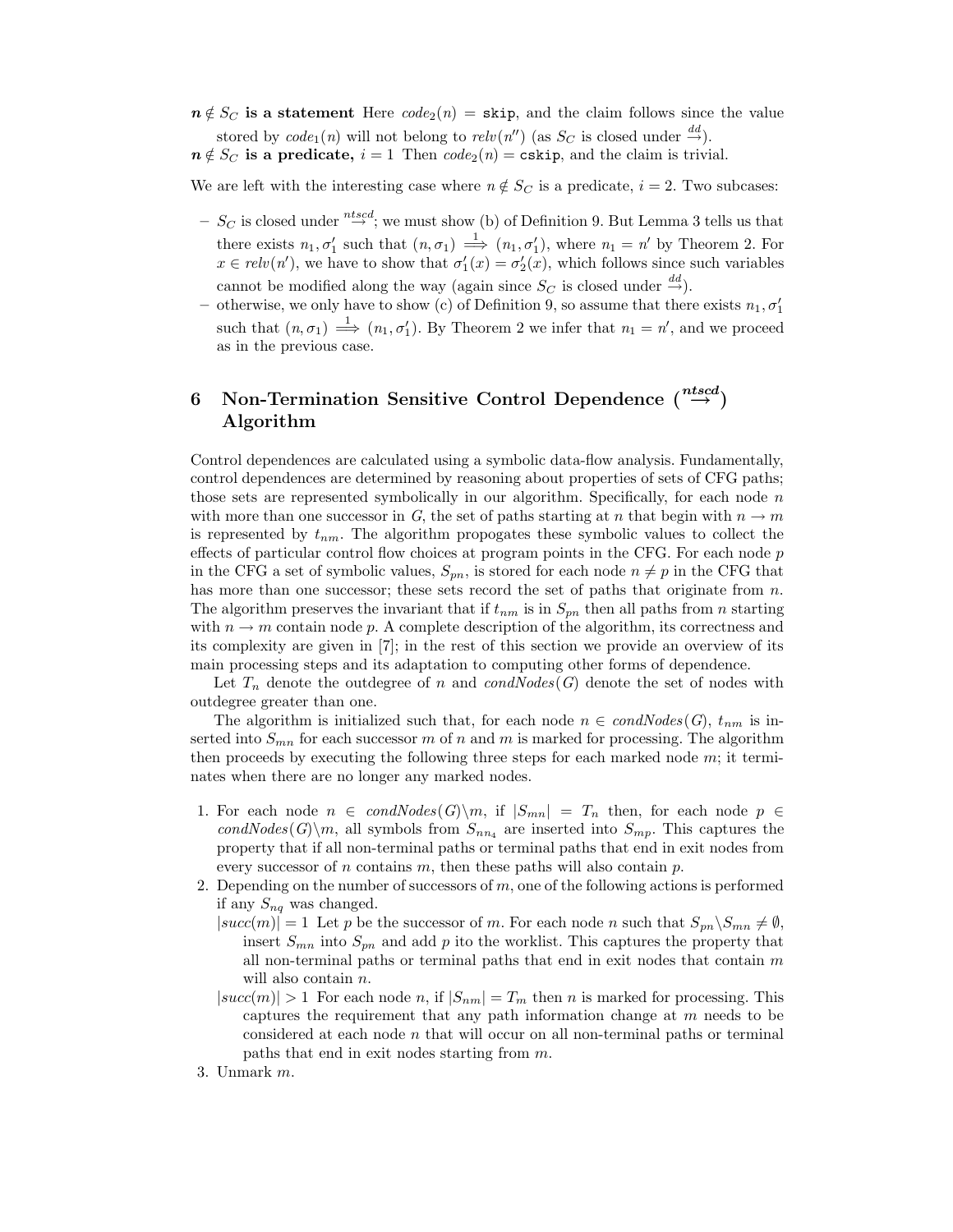When there are no more marked nodes, all-path reachability information for every pair of nodes,  $n$  and  $m$  (with outdegree greater than one), in the graph is available in  $S_{nm}$ . The presence of a token  $t_{mp}$  in  $S_{nm}$  indicates that all non-terminal paths or terminal paths that end in exit nodes starting with the edge  $m \to p$  contain n. So, if  $|S_{nm}| > 0 \wedge |S_{nm}| \neq T_m$  then, by Definition 6, it can be inferred that n is directly control dependent on m. On the other hand, if  $|S_{nm}| > 0$  and  $|S_{nm}| = T_m$  then, by Definition 6, it can be inferred that n is not directly control dependent on m.

The proposed algorithms have a worst-case asymptotic complexity of  $O(|N|^3 \times K)$ where  $K$  is the sum of the outdegree of all nodes with more than one successor in the CFG. Linear time algorithms to calculate control dependence have been proposed in the literature [1]. These algorithms, however, rely on augmentation of the CFG. The practical cost of this augmentation varies with the specific algorithm and control dependence being calculated. Our experience with an implementation of our general algorithms in a program slicer for full Java suggests that, despite its complexity bound, it can be scaled to programs with tens-of-thousands of lines of code and still return results in a matter of seconds. We suspect that this is due in part to the elimination of the need for augmenting CFGs in our approach.

## 7 Related Work

Fifteen years ago, control dependence was rigorously explored by Podgurski and Clarke in [1]. Since, then there has been a variety of work related to calculation and application of control dependence in the setting of CFGs that satisfy the unique end node property.

In the realm of calculating control dependence, Bilardi et.al [13] proposed new concepts related to control dependence along with algorithms based on these concepts to efficiently calculate weak control dependence. In [16], Johnson proposed an algorithm that could be used to calculate control dependence in time linear in the number of edges. In comparison, in this paper we sketch a feasible algorithm in a more general setting.

In the context of slicing, Horwitz, Reps, and Binkley [17] presented what has now become the standard approach to inter-procedural slicing via dependence graphs. Recently, Allen and Horwitz [18] extended previous work on slicing to handle exception-based interprocedural control flow. In this work, they handle CFG's with two end nodes (one for normal return and one for exceptional return) but it is unclear how this affects the control dependence captured by dependence graph. In comparison, we have shown program slicing is feasible with unaugmented CFGs, and the extended version of the paper describes in greater detail how our definitions interact with interprocedural slicing.

For relevant work on slicing correctness, [19], Horwitz et.al. use a semantics based multi-layered approach to reason about the correctness of slicing in the realm of data dependence. In [9], Ball et.al used program point specific history based approach to prove the correctness of slicing for arbitrary control flow. We build off of that work to consider arbitrary control flow with out the unique end-node restriction. Their correctness property is a weaker property than bi-simulation – it does not require ordering to be maintained between observable nodes if there is no dependence between these nodes – and it holds for irreducible CFGs. Even though our definitions apply to irreducible graphs, we need to extra structure of reducible graphs to achieve the stronger correctness property. We are currently investigating if we can establish their correctness property using our control dependence definitions on irreducible graphs.

In [5], Hatcliff et.al. presented notions of dependence for concurrent CFGs, and proposed a notion of bi-simulation as the correctness property. Millett and Teitelbaum [20] study static slicing of Promela (the model description language for the model-checker SPIN) and its application to model checking, simulation, and protocol understanding, but they do not formalize a notion of correct slice nor do they discuss issues related to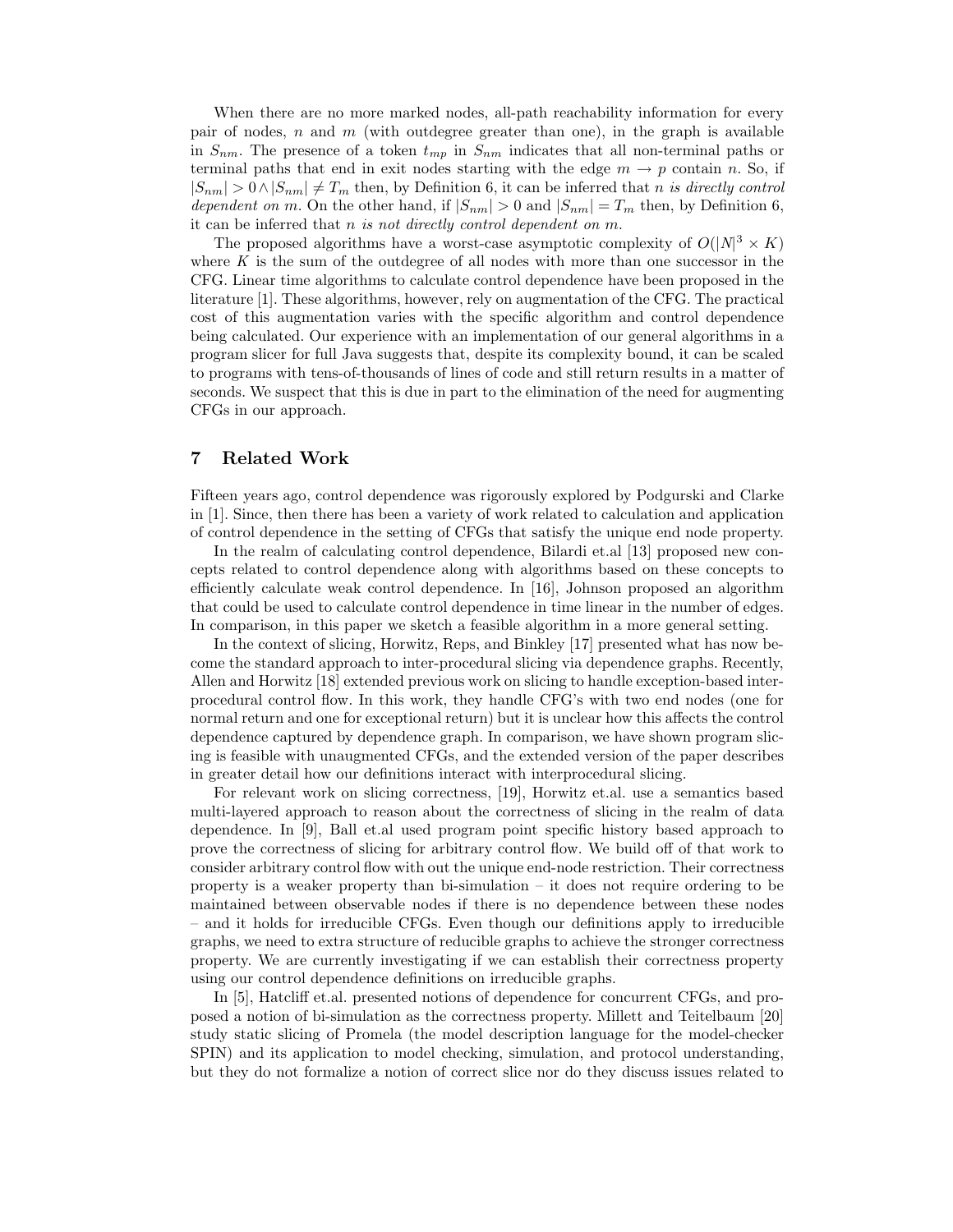preserving non-termination and liveness properties. Krinke [21] considers static slicing of multi-threaded programs with shared variables, and focuses on issues associated with inter-thread data dependence but does not consider non-termination sensitive forms of control dependence.

# 8 Conclusion

The notion of control dependence is used in myriad of applications, and researchers and tool builders increasing seek to apply it to modern software systems and high-assurance applications – even though the control flow structure and semantic behavior of these systems does not mesh well with the requirements of existing control dependence dependences. In this paper, we have proposed conceptually simple definitions of control dependence that (a) can be applied directly to the structure of modern software thus avoiding unsystematic preprocessing transformations that introduce overhead, conceptual complexity, and sometimes dubious semantic interpretations, and (b) provide a solid semantic foundation for applying control dependence to reactive systems where program executions may be non-terminating.

We have rigorously justified these definitions by detailed proofs, by expressing them in temporal logic which provides an unambiguous definition and allows them to be mechanically checked/debugged against examples using automated verification tools, by showing their relationship to existing definitions, and by implementing and experimenting with them in a publicly available slicer for full Java. In addition, we have provided algorithms for computing these new control dependence relations, and argued that any additional cost in computing these relations is negligible when one considers the cost and ill-effects of preprocessing steps required for previous definitions. Thus, we believe that there are many benefits for widely applying these definitions in static analysis tools.

In ongoing work, we continue to explore the foundations of static and dynamically calculating dependences for concurrent Java programs for slicing, program verification, and security applications. In particular, we are exploring the relationship between dependences extracted from execution traces and dependences extracted from control-flow graphs in an effort to systematically a justify a comprehensive set of dependence notions for the rich features found in concurrent Java programs.

## References

- 1. Podgurski, A., Clarke, L.: A formal model of program dependences and its implications for software testing, debugging, and maintenance. IEEE Transactions on Software Engineering 16 (1990) 965–979
- 2. Francel, M.A., Rugaber, S.: The relationship of slicing and debugging to program understanding. In: Proceedings of the 7th IEEE International Workshop on Program Comprehension (IWPC'99. (1999) 106–113
- 3. Anderson, L.O.: Program Analysis and Specialization for the C Programming Languages. PhD thesis, DIKU, University of Copenhagen, DIKU, University of Copenhagen, Universit et sparken 1, DK-2100, Copenhagen ∅, Denmark. (1994)
- 4. Ferrante, J., Ottenstein, K.J., Warren, J.O.: The program dependence graph and it's use in optimization. ACM Transaction of Programming Languages and Systems 9 (1987) 319–349
- 5. Hatcliff, J., Corbett, J.C., Dwyer, M.B., Sokolowski, S., Zheng, H.: A formal study of slicing for multi-threaded programs with JVM concurrency primitives. In: Proceedings on the 1999 International Symposium on Static Analysis (SAS'99). Lecture Notes in Computer Science (1999)
- 6. Hatcliff, J., Dwyer, M.B., Zheng, H.: Slicing software for model construction. Journal of Higher-order and Symbolic Computation 13 (2000) 315–353 A special issue containing selected papers from the 1999 ACM SIGPLAN Workshop on Partial Evaluation and Program Manipulation.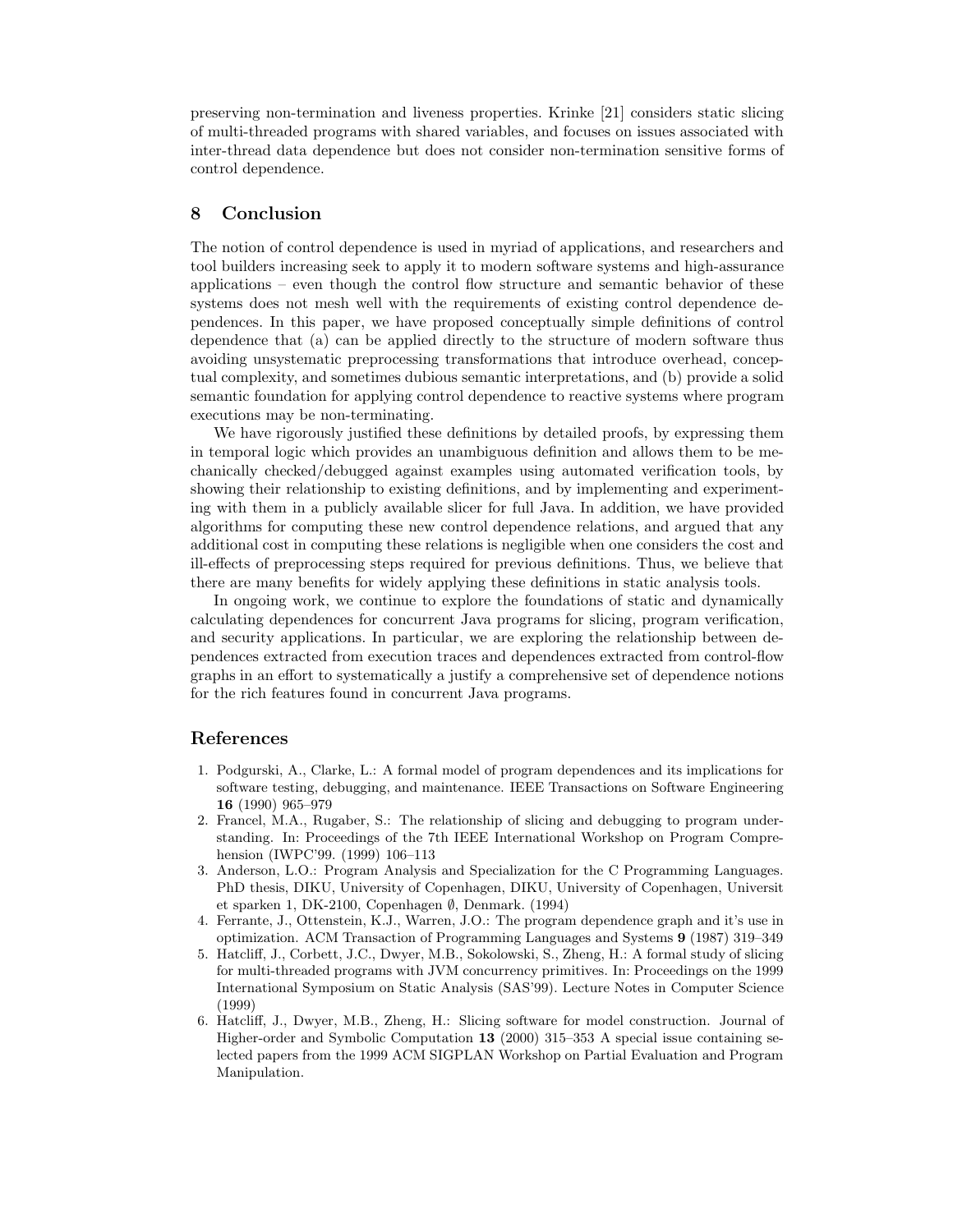- 7. Ranganath, V.P., Amtoft, T., Banerjee, A., Dwyer, M.B., Hatcliff, J.: A new foundation for control-dependence and slicing for modern program structures. Technical Report 8, Kansas State University (2004) This is available at http://projects.cis.ksu.edu/docman/admin/index.php?editdoc=1&docid=95&group id=12.
- 8. SAnToS Laboratory: Indus, a toolkit to customize and adapt Java programs. (This software is available at http://indus.projects.cis.ksu.edu)
- 9. Ball, T., Horwitz, S.: Slicing programs with arbitrary control-flow. In: Proceedings of the First International Workshop on Automated and Algorithmic Debugging. Volume 749 of Lecture Notes in Computer Science., Springer-Verlag (1993) 206–222
- 10. Muchnick, S.S.: Advanced Compiler Design & Implementation. Morgan Kaufmann Publishers. Inc., San Francisco, California, USA (1997)
- 11. Tip, F.: A survey of program slicing techniques. Journal of programming languages 3 (1995) 121–189
- 12. Weiser, M.: Program slicing. IEEE Transactions on Software Engineering 10 (1984) 352–357
- 13. Bilardi, G., Pingali, K.: A framework for generalized control dependences. In: Proceedings of the ACM SIGPLAN 1996 conference on Programming language design and implementation, Philadelphia, Pennsylvania, United States, ACM, ACM Press New York, NY, USA (1996) 291–300
- 14. Edmund M. Clarke, J., Grumberg, O., Peled, D.A.: Model Checking. The MIT Press (1999)
- 15. Milner, R.: Communication and Concurrency. Prentice Hall, Prentice Hall Europe, Campus 400, Marylands Avenue, Hemel Hempstead, Hertfordshire, HP2 7EZ (1989) ISBN: 0-13- 115007-3.
- 16. Johnson, R., Pingali, K.: Dependence-based program analysis. In: SIGPLAN Conference on Programming Language Design and Implementation. (1993) 78–89
- 17. Horwitz, S., Reps, T., Binkley, D.: Interprocedural slicing using dependence graphs. ACM Transactions on Programming Language and Systems (1990)
- 18. Allen, M., Horwitz, S.: Slicing java programs that throw and catch exceptions. In: Procedings of the 2003 ACM SIGPLAN Workshop on Partial Evaluation and Semantics-Based Program Manipulation (PEPM '03), ACM (2003) 44–54
- 19. Horwitz, S., Pfeiffer, P., Reps, T.W.: Dependence analysis for pointer variables. In: Proceedings of the ACM SIGPLAN '89 Conference on Programming Language Design and Implementation (PLDI'89), ACM (1989) 28–40
- 20. I.Millett, L., Teitelbaum, T.: Slicing Promela and its applications to model checking, simulation, and protocol understanding. In: Proceedings of the 4th International SPIN Workshop. (1998)
- 21. Krinke, J.: Static slicing of threaded programs. In: Proc. ACM SIGPLAN/SIGFSOFT Workshop on Program Analysis for Software Tools and Engineering (PASTE'98). (1998) 35–42

## A Details

## A.1 Algorithm to calculate Non-Termination Sensitive Control Dependence

Proof of correctness We show that phase (1) and (2) of the algorithm are correct by proving that the following loop invariant holds for the outer loop in each phase.

 $t_{n_1 n_2} \in S_{n_3 n_1}$  implies each non-trivial loop-free segment  $\pi(n_2, n_1?)$  of each maximal path  $\pi = [n_2..n_1?]$  contains  $n_3$ .

At the beginning of phase (1), each token set  $T_{n_3n_1}$  is empty. Hence, the invariant is trivially established. In the loops at line 9 and 10, for each immediate successor node  $n_2$  of each conditional node  $n_1$ ,  $t_{n_1 n_2}$  is injected into  $T_{n_2 n_1}$ . This trivially preserves the invariant at the end of the loop as  $n_3 = n_2$  occurs on all segments starting  $n_2$ . The loop will terminate as the number of nodes in the graph is finite.

Now the reasoning about phase (2).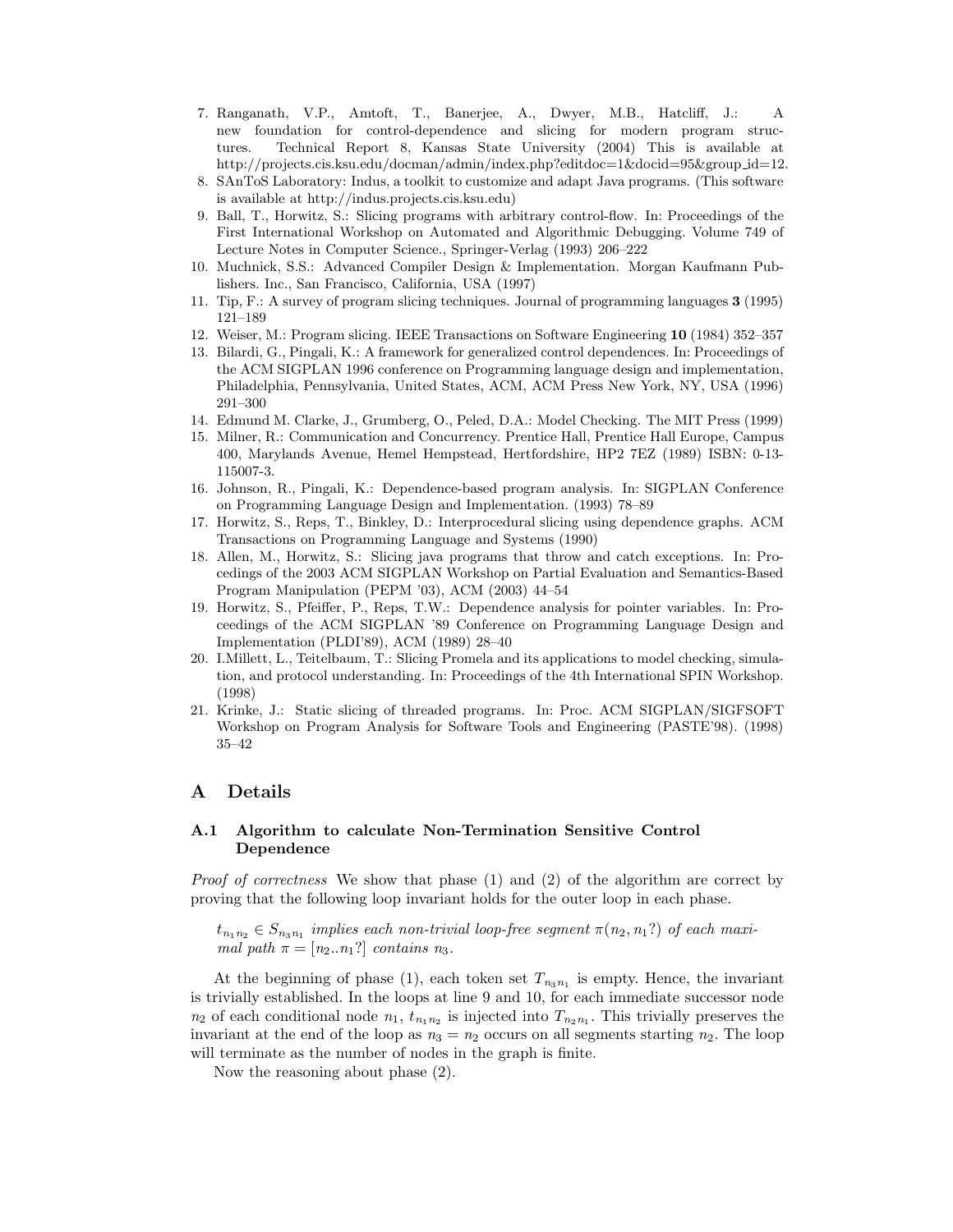NON-TERMINATION-SENSITIVE-CONTROL-DEPENDENCE $(G)$ 

1  $G(N, E, n_0, N^E)$ : a control flow graph. 2  $S[|N|, |N|]$ : a matrix of sets where  $S[n_1, n_2]$  represents  $S_{n_1 n_2}$ . 3  $T[|N]$ : a sequence of integers where  $T[n_1]$  denotes  $T_{n_1}$ . 4  $CD[|N|]$ : a sequence of sets. 5 workbag : a set of nodes. 6 7  $\#$  (1) Initialize 8 workbag  $\leftarrow \emptyset$ 9 for each  $n_1$  in  $condNodes(G)$ 10 do  $success = success(n_1, G)$ 11 for each  $n_2$  in succs 12 **do** workbag ← workbag ∪ {n<sub>2</sub>} 13  $S[n_2, n_1] \leftarrow \{t_{n_1 n_2}\}$ 14 15  $\#$  (2) Calculate all-path reachability 16 while  $workbag \neq \emptyset$ 17 do  $flag \leftarrow false$ 18  $n_3 \leftarrow remove(wordkbag)$ 19 for each  $n_1$  in  $condNodes(G)\n\mid n_3$ 20 **do if**  $|S[n_3, n_1]| = T[n_1]$ 21 then for each  $n_4$  in  $condNodes(G)\n$ 3<br>
22 do if  $S[n_1, n_4]\S[n_3, n_4] \neq \emptyset$ 22 do if  $S[n_1, n_4] \setminus S[n_3, n_4] \neq \emptyset$ <br>
23 then  $S[n_3, n_4] \leftarrow S[n_3]$ 23 **then**  $S[n_3, n_4] \leftarrow S[n_3, n_4] \cup S[n_1, n_4]$ <br>  $24$  $flag = true$ 25 26 if  $flag$  and  $|success(n_3, G)| = 1$ <br>27 then  $n_5 \leftarrow select(succs(n_3, G))$ then  $n_5 \leftarrow select(succs(n_3, G))$ 28 **for**  $n_4$  **in** condNodes (G)<br>29 **do if**  $S[n_5, n_4] \setminus S[n_3, n_4]$ do if  $S[n_5, n_4] \backslash S[n_3, n_4] \neq \emptyset$ 30 **then**  $S[n_5, n_4] \leftarrow S[n_5, n_4] \cup S[n_3, n_4]$ 31 workbag ← workbag ∪ { $n_5$ } 32 else if  $flag$  and  $|success(n_3, G)| > 1$ 33 then for each  $n_4$  in N 34 do if  $|S[n_4, n_3]| = T[n_3]$ <br>35 then  $workbag \leftarrow$ then  $workbag \leftarrow workbag \cup \{n_4\}$ 36  $37$  # (3) Calculate non-termination sensitive control dependence 38 for each  $n_3$  in N 39 do for each  $n_1$  in  $condNodes(G)$ 40 do if  $|S[n_4, n_3]| > 0$  and  $|S[n_3, n_1]| \neq T[n_1]$ 41 **then**  $CD[n_3] \leftarrow CD[n_3] \cup \{n_1\}$ 42 43 return CD

Fig. 2. The algorithm to calculate non-termination sensitive control dependence.